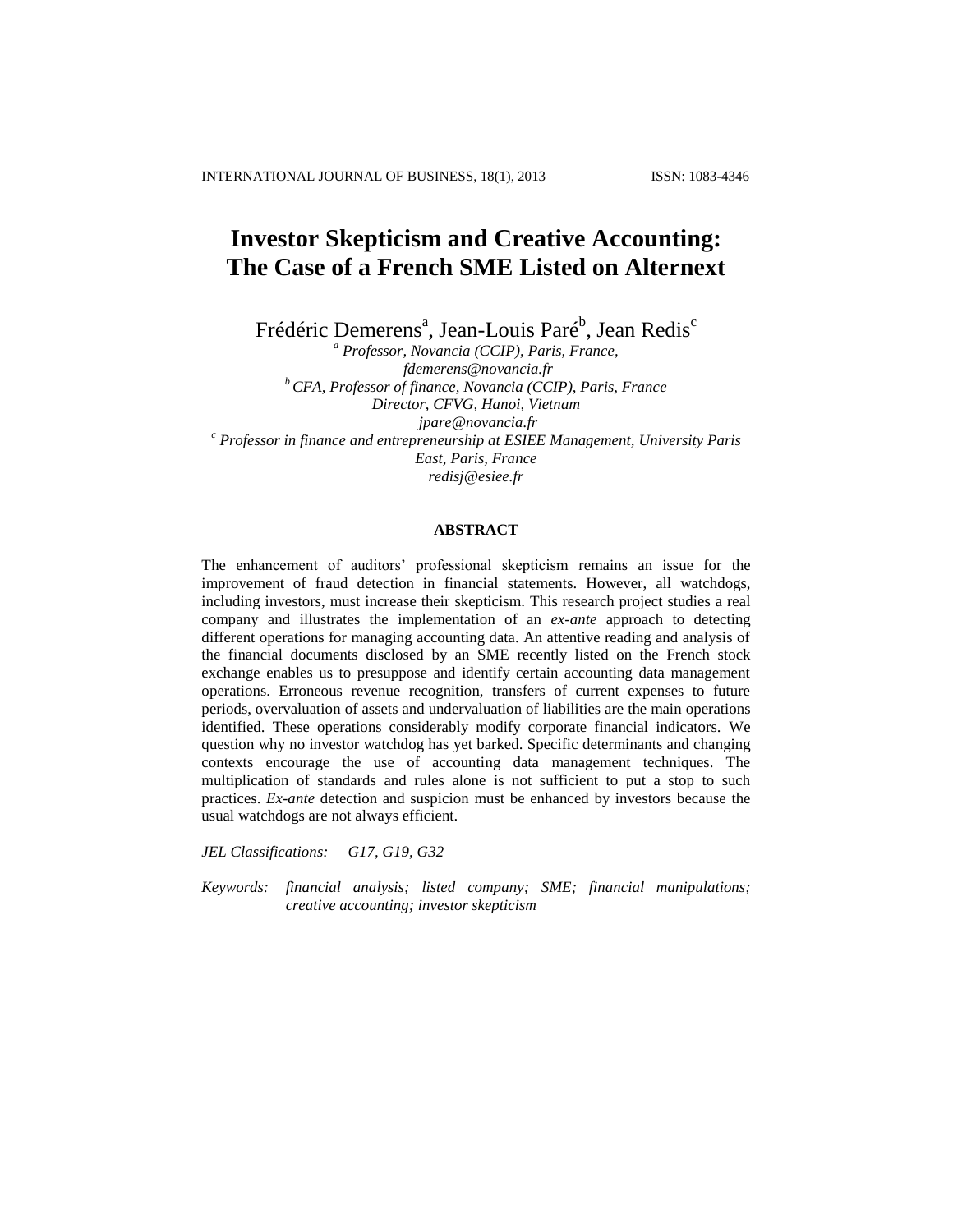## **I. INTRODUCTION**

At a time when the accountancy environment has become much more complex because of the introduction of International Financial and Reporting Standards (IFRS) and accountancy rules are becoming increasingly flexible, financial manipulations designed to concoct more positive financial statements are frequently observed among listed companies. According to the 2005 "Global Economic Survey" produced by Price Waterhouse Coopers, the number of firms reporting fraud is increasing rapidly, and the number of restatements of financial statements increased to 1,195 cases in 2005 (8.5% of U.S. publicly traded companies). Thus, investors must be vigilant of potential accounting manipulations that could threaten their investments. Similar to any other watchdog, investors must be skeptical. In this paper, we will apply a revised definition of a skeptical investor by using the financial statements of a public firm. The skeptical investor, unlike the auditor, will not be able to demand confirmations. The investor arrives at his or her judgment only by analyzing the public information that is disclosed by the firm. Our research question investigates whether skepticism can lead an investor to have presumptive doubts about a firm's financial statements and to make drastic financial restatements.

We adapt the concept of auditors' professional skepticism, as defined by regulators and academics, to the investor. Using the determinants presented by Nelson (2009), we focus on knowledge. We apply a skeptical approach regarding financial statements to a real company that has not yet been charged for financial statement fraud. This "live case" addresses a French services company that is listed on Alternext and has financial statements that seem, from a skeptical point of view, to have been manipulated. Using the available knowledge of financial shenanigans and accounting manipulations, accounting and auditing standards, the company's business model and its financial impact, we conduct a deeper analysis of the economic, legal and financial information that has been disclosed by the company over several years.

We find that skepticism based mainly on knowledge determinants leads to presumptive doubts and drastic financial restatements. Erroneous recognition of income, transfers of current expenses to future periods, overvalued assets and undervalued liabilities are the main "potential" accounting manipulations identified for the company. These operations considerably modify corporate financial indicators.

The contributions of the paper are twofold. First, our paper presents an original application of investor skepticism to a real "live case", which reveals *ex-ante* presumptive doubt about potential accounting manipulations. Our original methodology allows us to explain how the financial statements of this firm do not comply with its real economic situation. We demonstrate that our methodology contributes to the economic analysis of this firm and that our restatements approach reality. Second, our research questions the ability of legal "watchdogs" to detect manipulations and to bark. No watchdog has suspected any fraud for this company or documented any of our doubts.

The article is divided into four sections. In the first section, we review the literature on creative accounting and investor skepticism. In the second section, we provide our investor skepticism-based methodology. In section III, we present the case of a French company and our restatements of its key financial indicators. Lastly, we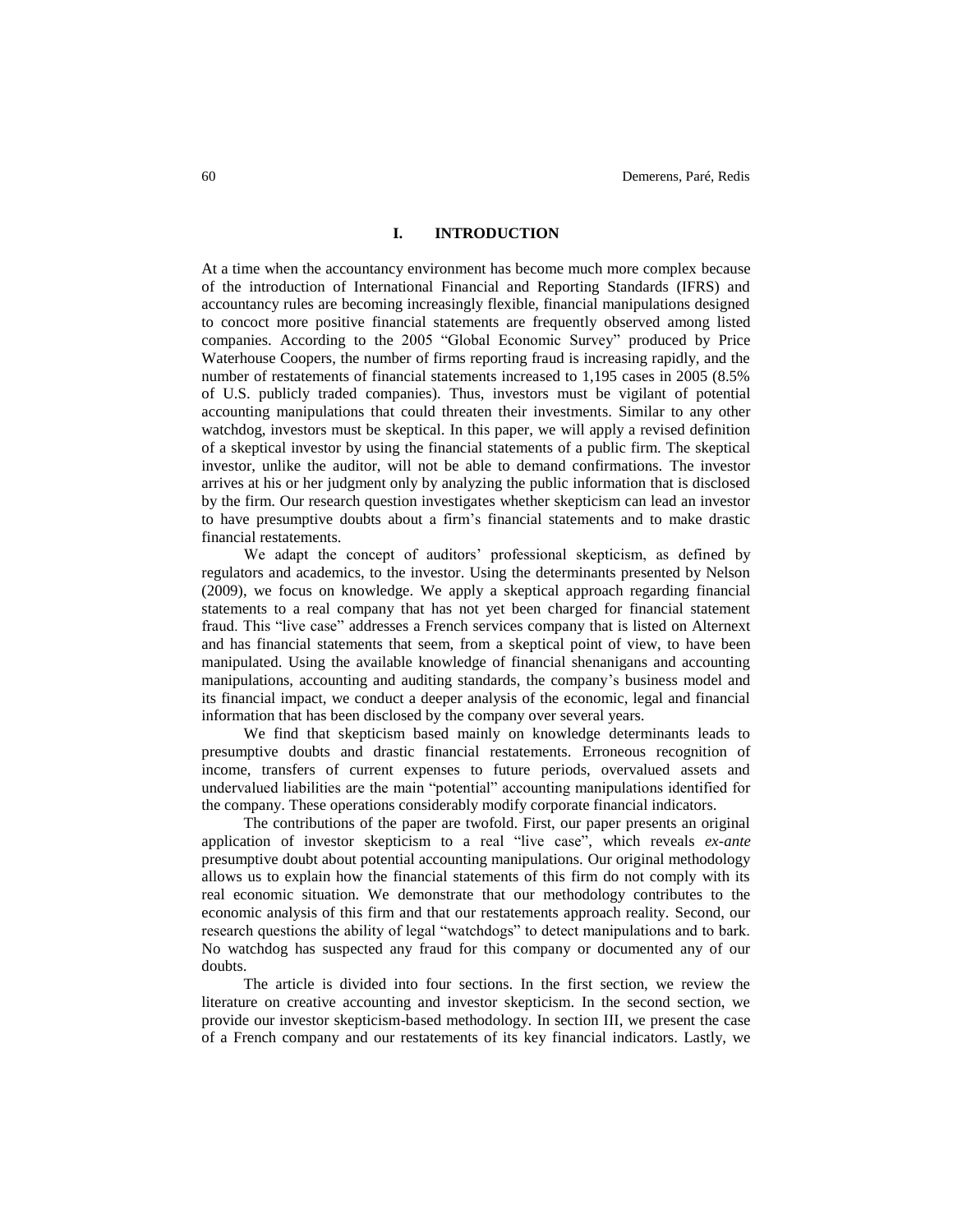discuss our results and highlight the lack of skepticism among the investors of this company.

# **II. LITERATURE REVIEW ON CREATIVE ACCOUNTING AND INVESTOR SKEPTICISM**

## **A. Creative Accounting: Definitions and Motivations**

# **1. How to define accounting manipulations**

The literature frequently makes a distinction between manipulations that conform to legal rules and standards and manipulations that do not. Accounting manipulations that fall within the regulatory system and do not break the laws are usually referred to as "creative accounting". Jones (2011) defines creative accounting as "*using the flexibility in accounting within the regulatory framework to manage the measurement and presentation of the accounts so that they give primacy to the interests of the preparers and not the users*". Creative accounting becomes ambiguous if it modifies the true and fair view that is delivered to account users and changes their decisions.

Copeland (1968) defines manipulations as the possibility of increasing or decreasing the net income. This definition implicitly recognizes that the notion of manipulation includes maximization, minimization, the smoothing of results and financial fraud. Manipulations, however, are not limited to profit and loss accounts (Barnea et al., 1975; Barnea et al., 1976; Ronen and Sadan, 1975); they are also featured on balance sheets and cash flow statements (Black et al., 1998). Stolowy and Breton (2003) use the term "accounting data management" to describe the various forms of accounting manipulations, which they define as "*the exploitation of the discretion left to managers in terms of the choice of methods of accounting and of the structuring of transactions, with a view toward generating a modification of the risk of wealth transfer associated with the enterprise, such that risk is perceived in practice by the market*".

Therefore, we will define accounting manipulations as the causes of creative accounting and misstatements of financial statements that may "*mislead some stakeholders*" or "*influence contractual outcomes*".

## **2. Why is accounting manipulation committed?**

According to the academic literature, various motivations drive managers to become perpetrators of financial statement fraud.

Managers' personal motivations

Numerous motivations have been analyzed in the academic literature. Personal reasons for managers to commit financial manipulations and the consequences of their actions are often highlighted (Merchant and Rockness, 1994). The main personal motivations stem from a manager's greed and fear.

Healy (1985) was among the first to suggest that a manager's pay was a motivation; the researcher recalled that performance-related bonuses were frequently used to reward the members of a management team. Healy has shown that companies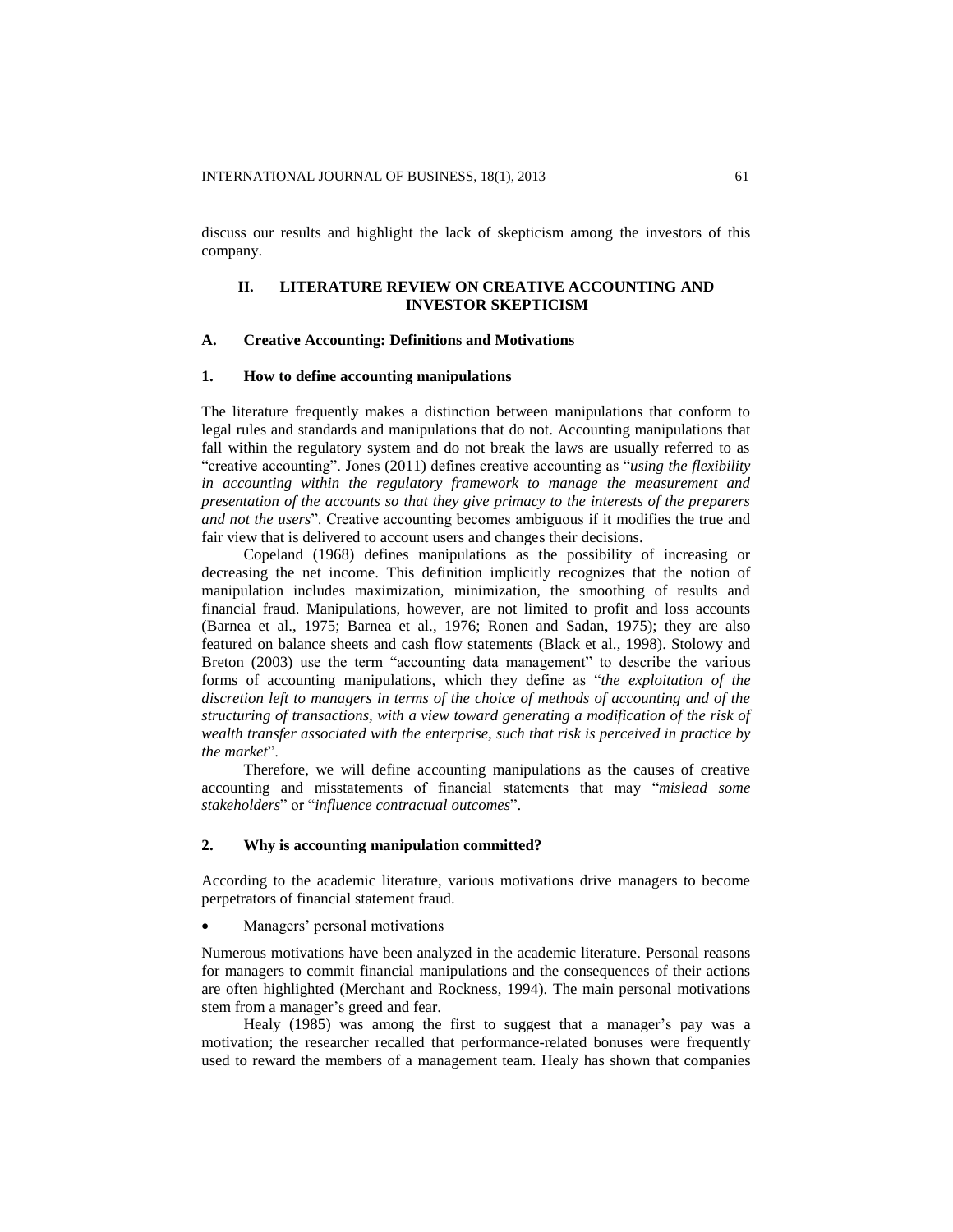using performance-related bonuses apply more changes in accounting practices than companies that do not. McNichols and Wilson's (1988) study of policies concerning high-risk debt provisions produced similar results. Guidry et al. (1999) validated Healy's work for business unit managers.

Financial statement manipulations may considerably increase performancelinked bonuses and the resulting remuneration (Watts and Zimmerman, 1978; Healy, 1999; Lambert, 1984; Moses, 1987; Gaver *et al.,* 1995; Balsam, 1998). Holthausen et al. (1995) show that managers who have attained the maximum bonus tend to use manipulations to reduce the level of profits that they generate. Increasing performance through accounting manipulations may make it possible to avoid negative outcomes, such as job loss (fear factor) (Fudenberg and Tirole, 1995).

Manipulating financial reports is relatively safe because there is low risk of financial, civil and criminal prosecution for managers, especially in France.

Respect for financial conditions

Following Watts and Zimmerman (1986), who believed that respect for the financial conditions of a loan motivated creative accounting, studies by Sweeney (1994) and DeFond and Jiambalvo (1994) demonstrate the existence of a link between financial shenanigans and respect for financial conditions. To procure funding under the most favorable conditions (rates, duration, covenants, guarantees), managers may be tempted to manipulate accounts to present a more favorable financial situation. Thus, a lower risk of bankruptcy can be used to guarantee greater capital loans. One academic study in this area is the research of Labelle (1990), who demonstrates that companies taking out obligatory loans manipulate their accounts with the intent to respect covenants.

IPO constraints

Friedlan (1994) demonstrates that companies improve their profit figures immediately before being listed on the financial market. Cormier and Magnan (1995) show that firms publishing forecasts prior to an initial public savings offer more frequently employ a strategic approach to managing results the year following their flotation on the stock exchange. Teoh et al. (1998) compare the level of accruals in firms that have completed an IPO with those of other companies. The researchers show that there is a difference in the level of accruals between the two groups but that the gap diminishes over time.

Tax optimization

Reducing taxes is another major motivation for manipulating accounts. In effect, managers may want to reduce taxes on profits by declaring higher-than-normal costs (Scholes et al. 1992). Other studies have verified the idea that accounts are manipulated for fiscal reasons. Jennings et al. (1996) demonstrate that the method applied to valuing stock makes it possible to reduce taxes, and Collins et al. (1998) show that multinational companies minimize fiscal costs.

Reducing financial costs and the cost of capital

Minimizing financial costs and the cost of capital is another key motivational factor in financial manipulations. Similarly, the capital costs (one's own capital and debts) can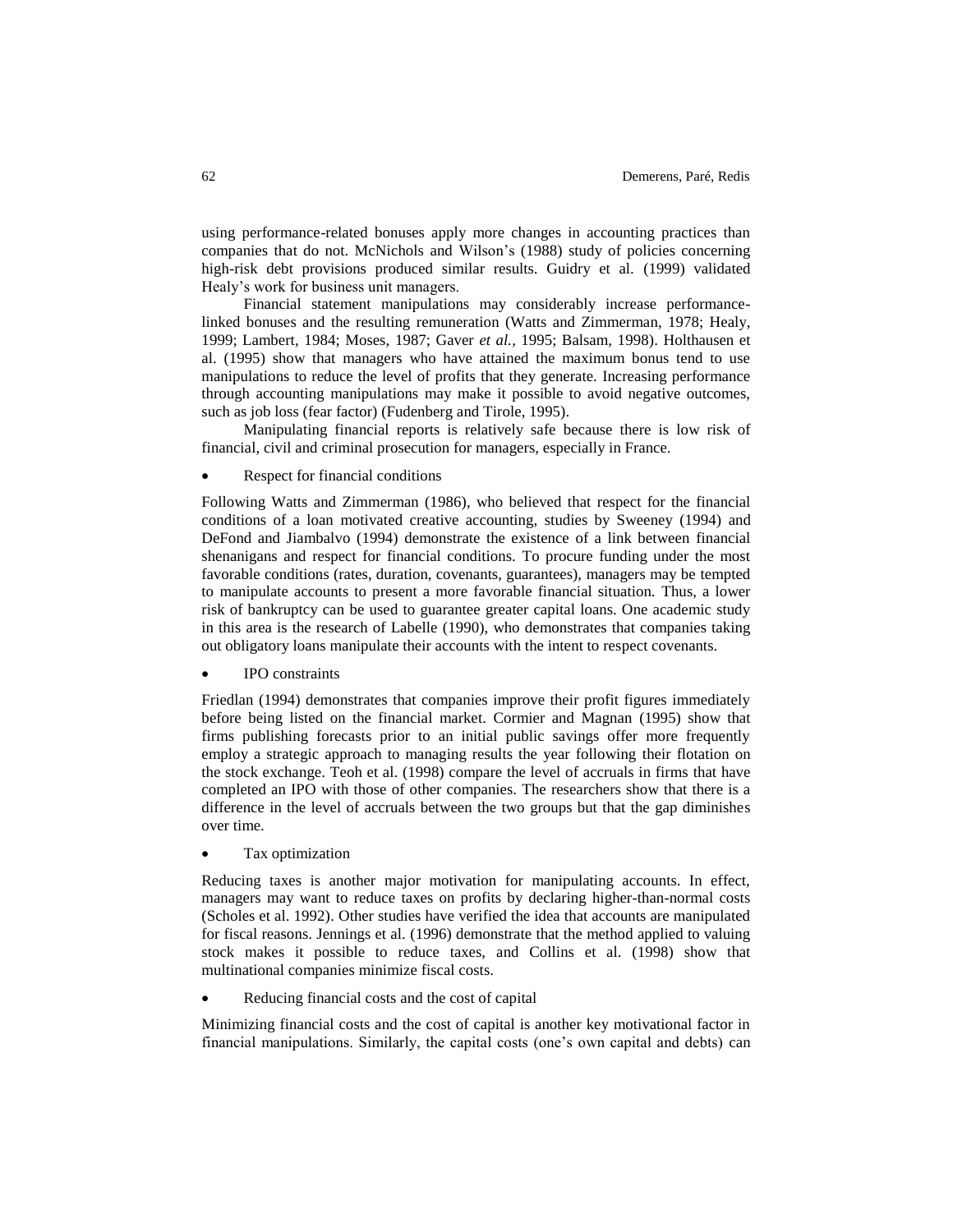be reduced by applying a policy designed to smooth results and thus present a reduced level of risk (Stolowy and Breton, 2003). Dechow et al. (1996) showed that a desire to obtain low financing costs was a primary motivation for committing creative accounting by manipulating results and that manipulating firms tended to declare relatively elevated capital costs.

In the same vein, Hribar and Jenkins (2004) analyze the effects of restatements on the cost of capital. Using data on restatements from the *United States General Accounting Office* (2002), they demonstrate that accounting restatements lead to a decrease in the anticipated future results and an increase in the cost of capital.

#### Labor negotiations and governance structure

Companies also manipulate their accounts to reduce their profits before entering negotiations concerning employee salaries or negotiations with unions (Waterhouse et al., 1993; Liberty and Zimmerman, 1986; D'Souza et al., 2000).

According to Moore (1973), manipulations differ depending on whether the primary motivation is to maximize, minimize or smooth out results. The weaknesses in the governance of the company represent an opportunity to commit financial shenanigans. Smaili et al. (2009) summarize the determinants of errors (leading to restatements) and frauds (leading to enforcement procedures). Thus, two major groups of determinants are defined according to the firm's financial situation (incentive/pressure) and system of governance (opportunity). Dechow et al. (1996) demonstrated that there is more creative accounting in firms with a poor standard of governance, firms whose Boards of Directors are dominated by insiders and firms in which the role of the audit committee is relatively unimportant.

In the field of IPOs, Shawver and Shawver (2009) discovered relations that were the inverse of those presented in previous research. In effect, a greater number of shareholding managers (insiders) means fewer financial manipulations. It would seem that shareholding managers generally protect shareholders. Here, the expertise of board members in the fields of accounting, auditing and finance is correlated with more creative accounting: drawing up credible financial statements requires a certain degree of specialized knowledge.

## **3. From ex-post to ex-ant detection of accounting manipulations?**

Few cases of financial manipulation are detected by investors before firms are forced to reveal them or before bankruptcy. In fact, investors cannot be sufficiently protected if accounting professionals do not exercise their professional skepticism to appraise the accounting and financial practices of certain companies. The *ex-ante* detection of manipulations is a complex exercise for anyone from outside of the company. Two American authors, Mulford and Comiskey (2002), dedicate a number of chapters from their book ("*The Financial Numbers Game: Detecting Creative Accounting Practices*") to detection techniques. The book is a reference work for forensic analysts in the United States. These authors suggest the following series of clues for detecting financial manipulations: a firm with dishonest management; inadequate monitoring; frequent changes in auditors, legal advisors or financial directors; regular changes in accounting principles or forecasts; substantial differences between the CFFO and the bottom line or a large disparity between the growth in sales, accounts receivables and inventories; a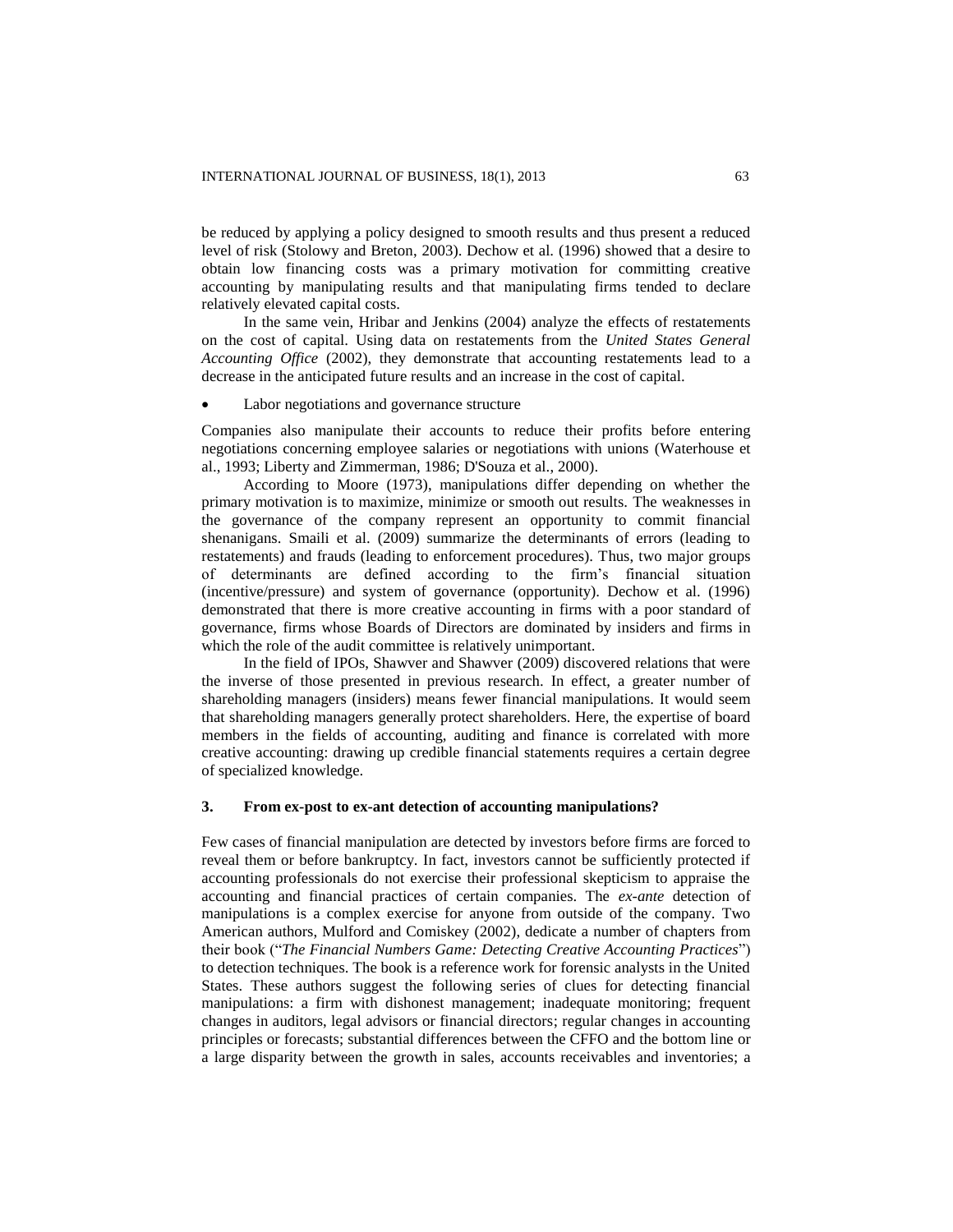substantial increase or decrease in the gross margin (GP/sales); or the existence of commitments or contingencies. Many fraud detection tools exist in the literature (Beneish, 1999; Chen and Leitch, 1999; Lee et al., 1999), but this type of model generally produces a high proportion of false positives and is based on ex-post cases, not an *ex-ante* methodology.

Nevertheless, auditors, outside directors and regulatory bodies, such as the SEC or its French equivalent AMF *(Autorité des Marchés Financiers)*, may play a primary role in the detection of financial manipulations because they have access to inside information. Bankers, financial analysts, journalists, and fund managers play a secondary role in that their work is based on the postulate that a company's accounting and financial information has been validated by an auditor who considers it sincere and accurate. Lastly, the training and role of auditors and financial analysts are fundamentally important in terms of the *ex-ante* detection of financial manipulations.

## **B. Investor Skepticism: Toward an Extended Concept**

Regulators usually consider the investor to be a main user of financial statements. Our research question explores the relevance and efficiency of the adaptation of auditors' professional skepticism to investors if no watchdog barks. We focus on the knowledge aspect of skepticism and a "live case" of a company manipulating its financial reports.

The Statement on Auditing Standards No. 1 (Section 230, paragraphs .07 through .09) defines professional skepticism as an attitude that includes a questioning mind and a critical assessment of audit evidence. The auditor uses the knowledge, skills, and abilities called for by the profession of a public accountant to diligently gather and objectively evaluate evidence in good faith and with integrity. The auditor should conduct the engagement with a mindset that recognizes that a material misstatement due to fraud could be present, regardless of any past experience with the entity and the auditor's beliefs about the management's honesty and integrity. Furthermore, professional skepticism requires an ongoing questioning of whether the information and evidence obtained suggests that a material misstatement due to creative accounting has occurred. In exercising professional skepticism in gathering and evaluating evidence, the auditor should not be satisfied with less than persuasive evidence because of a belief that the management is honest (AICPA, 1997).

Nelson (2009) proposes a well-documented review of the literature on professional skepticism. The author stresses a point made by Bell et al. (2005): we may see a shift from a ''neutral'' to a ''presumptive doubt'' perspective on professional skepticism, which will, in turn, increase the minimum levels of evidence necessary to justify audit opinions. For Shaub (1996), skepticism and suspicion (defined as the opposite of trust) are equivalent. McMillan and White (1993) state that an auditor is skeptical if he or she is more sensitive to evidence that reduces the risk of failing to detect errors in the client's financial statements. Nelson (2009) defines a skeptic as "*one whose behavior indicates relatively more doubt about the validity of some assertion*".

In this paper, we apply this definition of a skeptical auditor to a skeptical investor by using the financial statements of a public firm. The skeptical investor will not be able to demand confirmations to the firm management. The investor's judgment stems only from his or her analysis of the public information disclosed by the firm. However, a skeptical investor may be suspicious of every piece of information that a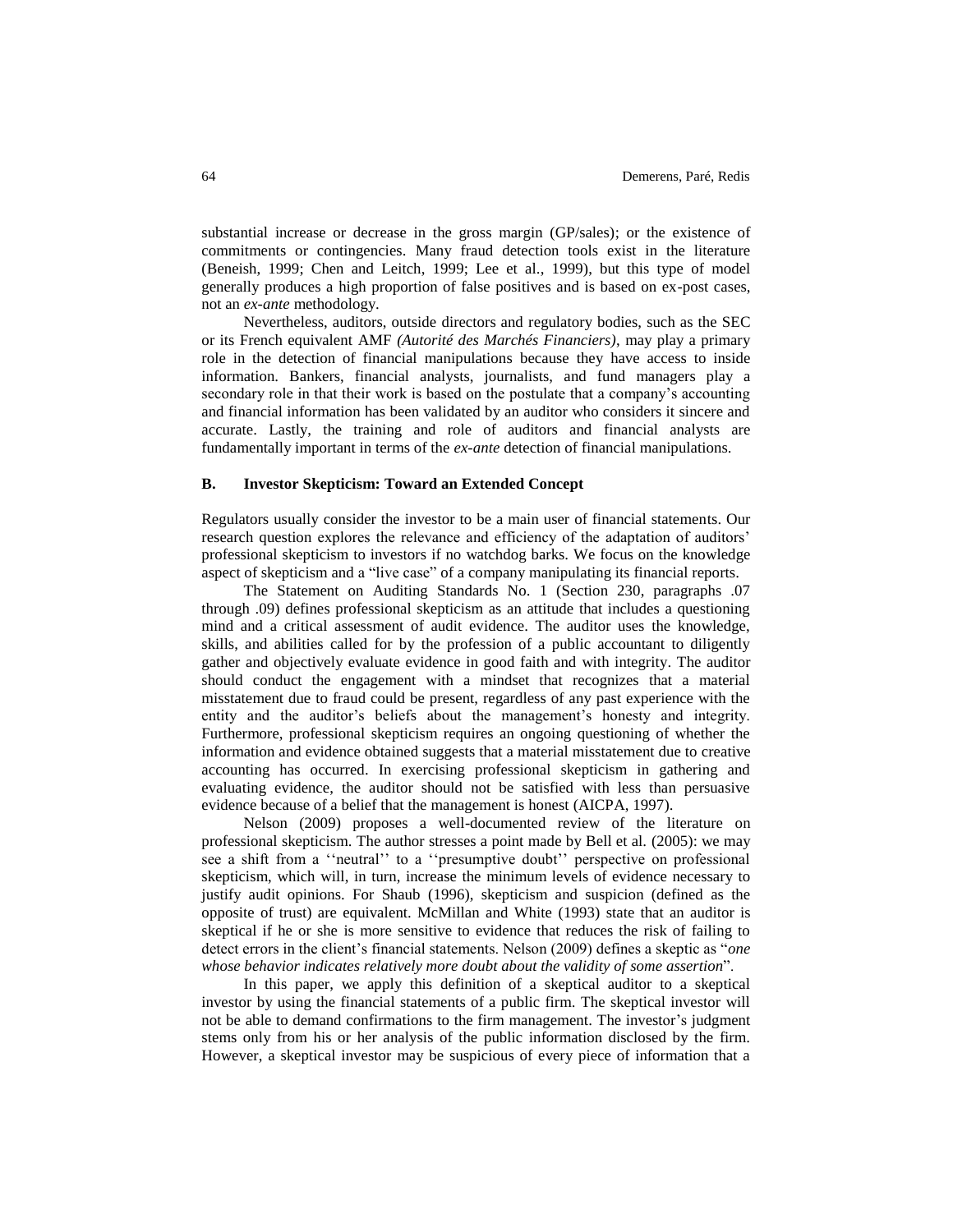firm issues. As a forensic auditor or analyst, he or she must verify every data point produced by the firm and compare it with the data generated by other providers.

Our research question investigates whether skepticism can lead an investor to have presumptive doubts about the financial statements of a listed firm and to make drastic financial restatements.

To define skepticism, we use the three determinants presented by Nelson (2009). Nelson (2009) argues that the judgment process is affected by knowledge, traits and incentives. Knowledge is defined as the "knowledge of evidential patterns and error/non-error frequencies to determine whether a given set of evidence suggests heightened risk". Knowledge comes from education, as well as individual and professional experience and training. Traits are non-knowledge attributes that can affect skepticism. Nelson (2009) divides the professional skepticism-related trait research into three categories: problem-solving ability, ethics/moral reasoning, and skepticism scales. Among the skepticism scales, knowledge is one of the most important topics researched. Nelson (2009) identifies incentives at the audit-company level and at the individual level. Incentives are driven by the fear of losing reputation because of enforcements and litigations. This loss of reputation threatens the future of the company and the auditor's career.

In this paper, we assume that the investor has some skepticism scales (traits) and some incentives to be skeptical. We assume that the main incentive for the investor is the fear of losing his or her money in companies with creative accounting. We focus on the knowledge needed to develop investor skepticism. We propose that this knowledge is based on four categories: (1) knowledge of financial shenanigans and related red flags, (2) knowledge related to the analysis of financial statements, (3) knowledge of the legal rules and accounting standards, and (4) knowledge of the firm's and its competitors' business models and knowledge of the performance of competitors in the same industry.

# **III. AN ORIGINAL METHODOLOGY TO DETECT MANIPULATION BASED ON KNOWLEDGE**

This paper adopts a "live case" methodology. Simkins (2001) defines a "live case" as a "*case analysis that involves a current problem or issue that a company is investigating. The problem or issue has not been resolved, and the company is seeking input from students to assist them in making a management decision. In other words, everything is happening now"*. Kocher and Helmuth (2000) use the term "real-time" case analysis to describe an approach that is more similar to Simkins's live case.

Our methodology of studying and analyzing this live case is based on many determinants of knowledge for investor skepticism: (1) a high level of knowledge of financial shenanigans and red flags, (2) an expertise on sectoral accounting principles and on comparable firms, and (3) sufficient time to analyze all of the legal documents disclosed by the firm. This methodology allows us to detect *ex-ante* financial shenanigans.

## **A. Presentation of An Ongoing Manipulation: A French Listed SME**

## **1. Presentation of the company**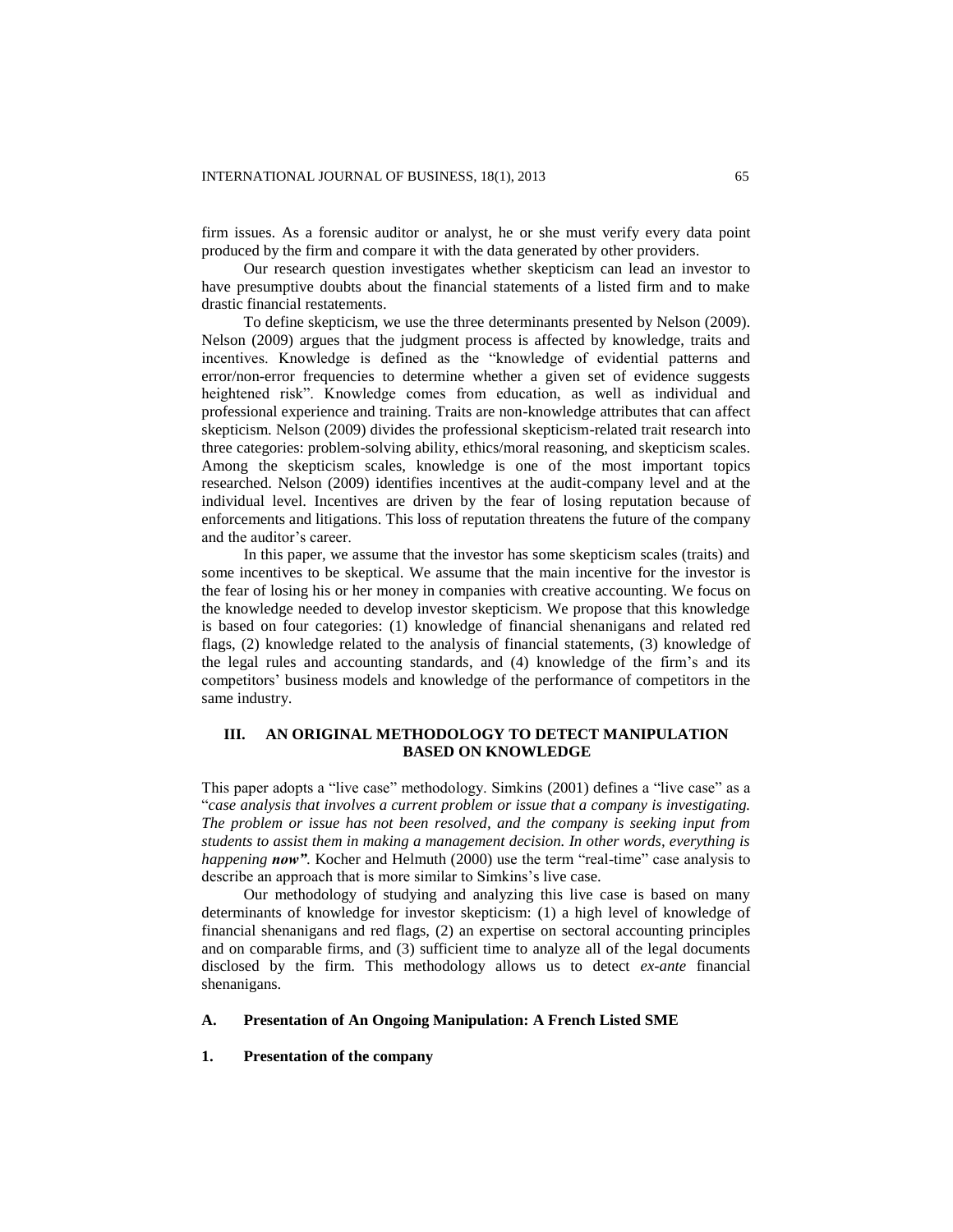In this section, we present the case of a French SME listed on Alternext. The Company provides service solutions to French SMEs.

The live case of the Company began in the year 20N (the year of its IPO on the *Marché Libre* in France) and continues today in 20N+4, when the Company issued a new obligation in the market. Set up on 20N-10, the Company was listed directly on Euronext Paris's Marché Libre without raising any capital on June 4, 20N. On July 30, 20N, the Company was recognized by the OSEO as an innovative enterprise. On April 20N+3, independent share subscription warrants were issued, and the Company was listed on Euronext's Alternext exchange.

During this five-year period, financial statements and other documents were disclosed by the Company and certified by their auditors. The company drew up a Stock Purchase Warrant *(BSA)* prospectus that was validated by the AMF (Autorité des Marchés Financiers – the French market regulator). In this live case, we studied different documents that were disclosed by the Company over a five-year period and certified by the auditors or the AMF. These documents included mainly the IPO prospectus, legal accounting data and AMF Visas (e.g., transfer to Alternext, capital increase and bonds issues).

We count more than 1000 pages of documents to study. We analyzed all of the evolutions in the financial data and in the corporate governance and submitted information to red flags. We tracked any modification in the accounting principles. We always compare these numbers with the business model presented by the Company at the time of its IPO on the stock exchange "Le Marché Libre de Paris".

To this day, no manipulations or financial shenanigans concerning the company have come to light. Therefore, we are not using the company's name. Furthermore, information concerning the Company was modified in ways explained below.

In this study, we only used public information that is available on the website of the Company, on the Euronext Website and on the AMF website. Similar to an investor, we operated in the position of an outside financial statement user. We never had access to private information from the Company.

We dissimulated the financial years in question by naming the year in which the Company was introduced to the Marché Libre in 20N. We modified the figures to maintain confidentiality concerning the name of the Company. We defined a unit corresponding to a certain number of euros, and all data are therefore expressed in units. Thus, the proportionality among various items is preserved. We modified the information concerning the Company's activities.

#### **2. Company's business model and accounting methods**

The Company offers to its customers a subscription lasting between 36 and 60 months that includes Equipment, Installation and Maintenance, as well as a flat rate defined as a function of the needs of its users. In addition to the subscription, the customers are billed for the Company's services. Within the framework of its business activities, the Company cedes contracts to leasing companies for all services other than installation, maintenance and the billing of services exceeding the original flat rate. The product of the service is simultaneously recorded as the turnover on the day that the installation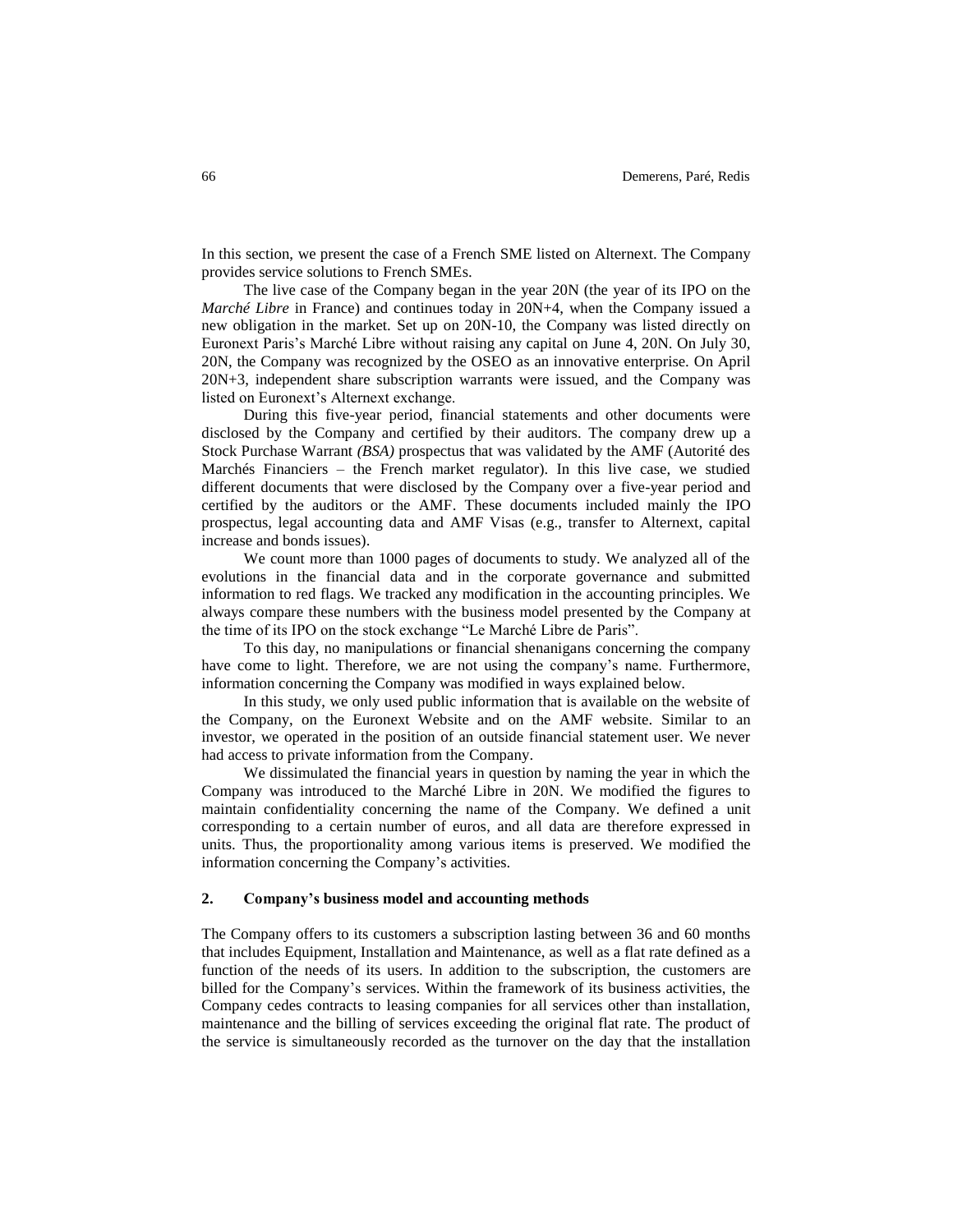report is signed and as the turnover associated with the cession of the contract to the leasing company.

Thus, the Company immediately records 100% of the amount of the contract concluded with the leasing company. The items constituting the turnover are the installation, the process of making the equipment available and the delivery service. According to the Company, the turnover was calculated in conformity with the 2002-10 and 2004-06 French accounting rules. The turnover followed an agreement with the leasing company to which the equipment was sold. After the agreement was signed, equipment was installed on the premises of the service user, who subscribed to a service contract including rental and maintenance. Equipment maintenance and other services are spread out over the duration of the user service contract.

According to the financial statements of the Company, the Company presented the margins it achieved as financial costs to obtain a more "economical transcription" of the cession of the contract to the leasing firm. The leasing companies are only remunerated for financial costs, which do not include management costs or guarantee funds. In conformity with the service contract drawn up by the Company, financial costs amount to approximately 20% of the rental service contract drawn up between the leasing company and the client.

# **IV. CLUES, SUSPICIONS AND PRESUMPTIVE DOUBTS ABOUT MANIPULATIONS**

A skeptical analysis of the Company's financial information leads to the identification and listing of several presumptive doubts linked to potential manipulations. A comparison with the Company's competitors reinforces these doubts. Considering those doubts and based on the competitors' accounting methods, we restate the financial statements of the Company in a four-year period.

#### **A. General Clues and Suspicions**

The company's business model allows for various financial manipulations (e.g., services, products spread out over different financial years and R&D). Moreover, the chronological analysis of the Company's performance before it was floated on the stock exchange reveals a swift and clear improvement immediately before its flotation. However, the cash position, which should have been strongly positive according to the business plan, the IPO's prospectus and the Company's performance, has always been negative. The substantial receivables and differences in income raised doubts about how the income was generated. Lastly, the publication of substantial a posteriori corrections in the notes to the Company's financial statements raised even more suspicion.

We identify various presumptive doubts that could be linked to potential manipulations. These potential manipulations are mainly concerned with revenue recognition (early revenue recognition, financial income recognized as revenue), expense minimization (transfer of present expenses to future periods), assets and liabilities valuation (overvaluation of assets and undervaluation of liabilities) and transactions with related parties. The results of this analytical approach are presented in Table 1.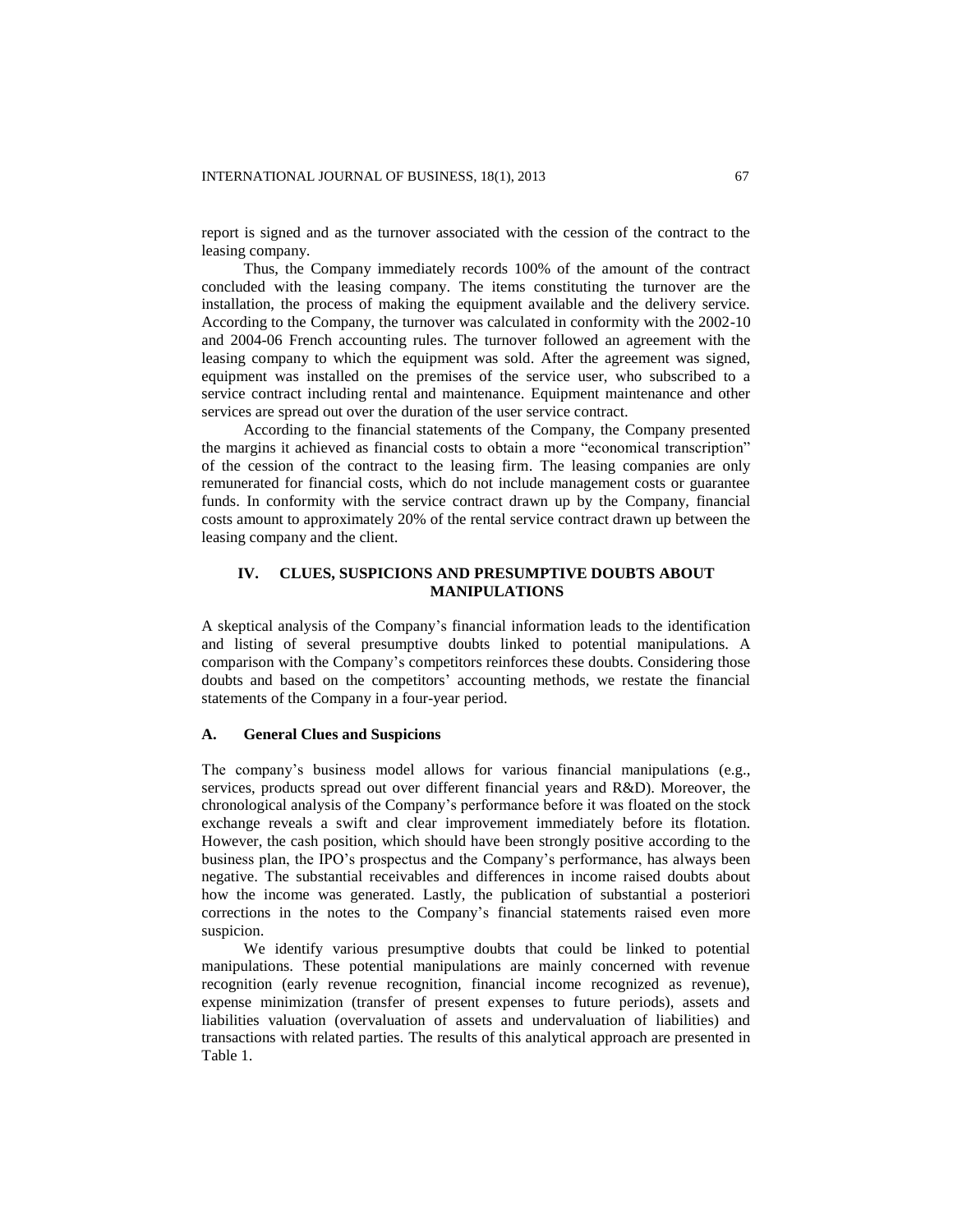|                                                                     | ⊷⊷                                                                                                                                                                                                                                                                                                                                                                                                                                                                                                                                                                                                                                          |
|---------------------------------------------------------------------|---------------------------------------------------------------------------------------------------------------------------------------------------------------------------------------------------------------------------------------------------------------------------------------------------------------------------------------------------------------------------------------------------------------------------------------------------------------------------------------------------------------------------------------------------------------------------------------------------------------------------------------------|
| Problem<br>identified                                               | <b>Observations</b>                                                                                                                                                                                                                                                                                                                                                                                                                                                                                                                                                                                                                         |
| Early revenue<br>recognition                                        | The Company records all turnover as soon as the leasing company pays<br>without accounting for the fact that the lease period lasts from 3 to 5 years.<br>The Company immediately reports 100% of the value of the contract<br>agreed upon with the leasing company.                                                                                                                                                                                                                                                                                                                                                                        |
| Erroneous revenue                                                   | To obtain a more economical transcription of the cession of the contract to<br>the leasing firm, the Company presents this margin as financial costs. The<br>part of the contract corresponding to financial costs due to the leasing<br>companies is included in the turnover.                                                                                                                                                                                                                                                                                                                                                             |
| Operating costs<br>generated with<br>related parties                | 1. KKK invoiced the Company for preparation and restructuring work<br>concerning the acquisition of the firm AT in 20N. The invoice amounted to<br>340 units. Mr. SSS, Chairman of the Company's Board of Directors, is also<br>the guarantor of KKK.<br>2. Since June 30, 20N+2, the date on which the Company's annual<br>accounts were signed off, the following relationships became current. The<br>Company rented offices owned by DDD, whose principal shareholder is<br>Mr. WWW, one of the Company's Administrators, to AAA. The<br>Company rents offices to BBB, a firm owned by Mr. FFF, one of the<br>Company's Administrators. |
| Overvaluation of<br>assets:<br>transactions with<br>related parties | The Company purchased all of the shares in AT for 3,240 units. The<br>acquisition price was fixed at 3,240 units, with an obligation to hold a<br>general assembly to raise capital equal to 3,240 units (including the issue<br>premium) to be paid to the seller.<br>On January 17, 20N+1, the Company's Board of Directors authorized the<br>acquisition of 160 shares in GGG Ltd, which has belonged to Mr. SSS's<br>company since its inception.                                                                                                                                                                                       |
| Overvaluation of<br>assets:<br>transactions with<br>related parties | The Company recorded a merger deficit of 8,962 units on 31/12/200N+2<br>during the merger with AT. This sum was equal to 79.9% of the<br>Company's shareholder equity.                                                                                                                                                                                                                                                                                                                                                                                                                                                                      |
| Overvaluation of<br>assets                                          | The cash position should be reduced by the total of the daily debt cessions<br>(or by $4,404$ units).                                                                                                                                                                                                                                                                                                                                                                                                                                                                                                                                       |
| Undervaluation of<br>liabilities                                    | The Company's accounts from January 1, 20N3 to December 31, 20N-1<br>were subject to inspection by the tax office. A transaction was concluded<br>between the tax office and the Company. The total adjustment (VAT,<br>corporate tax, tax on Company vehicles, interest and late payment fees)<br>amounted to 2,310 units.                                                                                                                                                                                                                                                                                                                 |
| Undervaluation of<br>liabilities                                    | The Company is dealing with a large number of disputes (concerning both<br>former employees and other companies). These disputes involve a total of<br>6,815 units. Liabilities are likely to be underestimated by approximately<br>5,840 Units or 52% of the shareholder equity.                                                                                                                                                                                                                                                                                                                                                           |
| Transfer of present<br>expenses to future<br>periods                | Without waiting for the tax office's decision concerning the special<br>agreement requested, the Company recorded losses of 32,671 units. Thus,<br>the Company was able to reduce its corporate tax.                                                                                                                                                                                                                                                                                                                                                                                                                                        |

| Table 1                |  |
|------------------------|--|
| The presumptive doubts |  |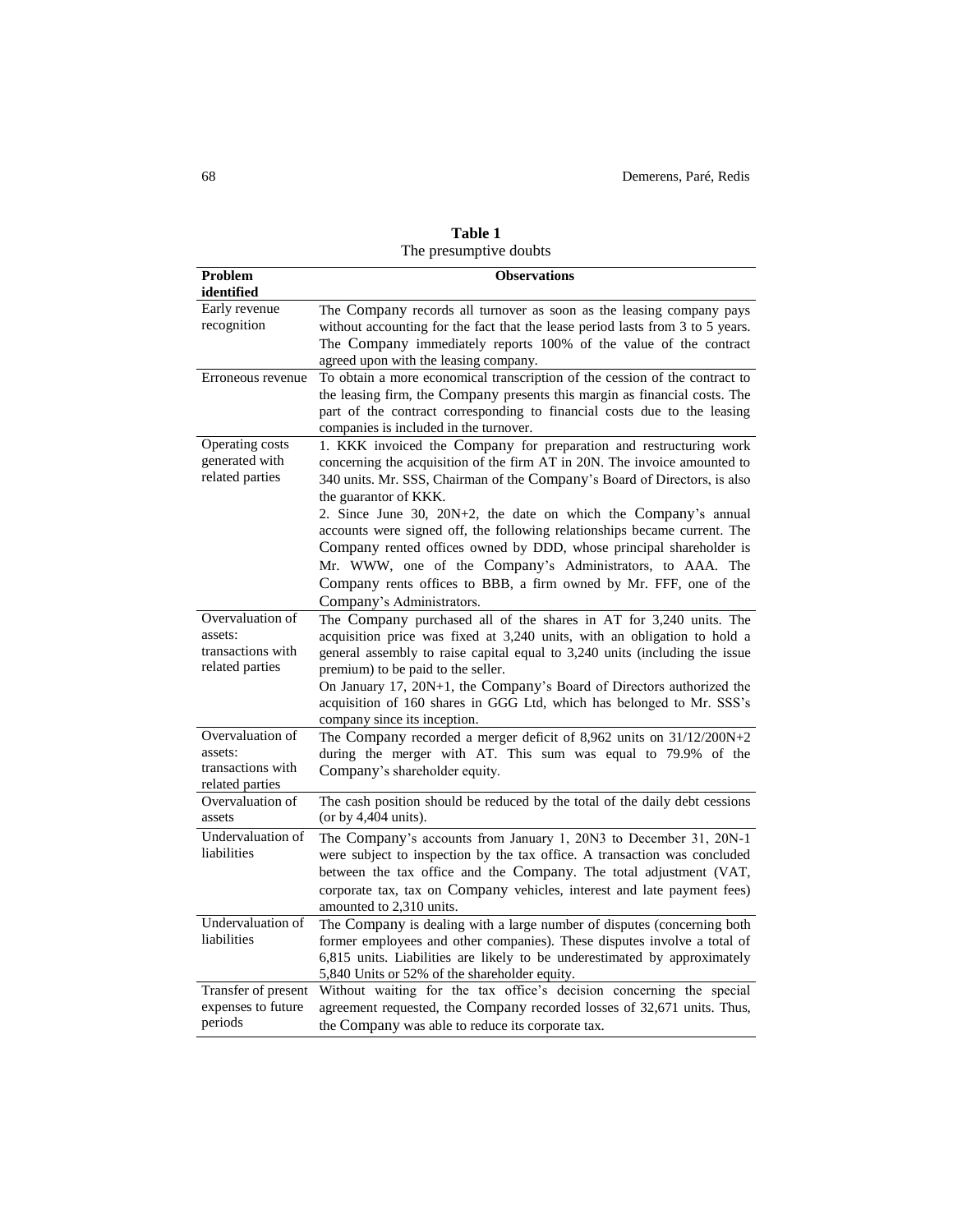Table 1 (continued)

| Risk factors | Post-IPO period.                                                             |
|--------------|------------------------------------------------------------------------------|
|              | No outside independent director. No respect for French code of governance.   |
|              | Change of auditor in $20N+2$ .                                               |
|              | Change in policy concerning the calculation of turnover during the course of |
|              | the financial years $20N-1/20N$ , $20N+2/20N+3$ and $20N+3/20N+4$ .          |
|              | Sources: COMPANY's legal documents and AMF documents                         |

Our analysis of the potential risks on the Company's balance sheet reveals the following points: (1) insufficient provisions for 31.5% of the shareholder equity; (2) risk associated with the merger deficit to the value of 79.9% of the shareholder equity; (3) risk on the research tax credit to the value of 93.7% of the shareholder equity; and (4) corporate tax risk accounting for 31.4% of shareholder equity.

In total, if all of these risks were to materialize, the Company's shareholder equity would be substantially negative. The capital injection of 16,000 units on September 200N+3 enabled the Company to declare the shareholder equity to be valued at 700 units.

### **B. Many Changes to the Accounting Methods**

The Company changed its accounting methods three times in four financial years: the first time on June 30, 20N+1, the second time on June 30, 20N+3 and the third time on December 31, 20N+4.

#### **1. Change of methods in the financial year ending on June 30, 20N+1**

At the end of the 20N/20N+1 financial year, the turnover amounted to 53,200 units, which represents an increase of 20,640 units (or 153.40%) over the turnover as of June 30, 20N (31,660 units). The percentage of turnover generated with the leasing companies during the financial year ending on 30/06/20N+1 was 68%.

Furthermore, changing the accounting method to recognize income introduced during the course of the financial year resulted in an increase of 385 units. The income from funded contracts changed in the following ways: 80% (instead of 60% in preceding financial years) was directly expressed as income representing the cost of equipment and its installation, and 20% (instead of 40% in preceding financial years) was spread over the duration of the contract.

In total, the financial income accounted for 2 units as of June 30, 20N+1 and 247 units as of June 30, 20N. The financial costs accounted for 7,768 units as of June 30, 20N+1 and 135 units as of June 30, 20N. Therefore, the financial results produced a loss of 7,766 units as of June 30, 20N+1 and a profit of 111 units as of June 30, 20N.

The losses can be explained by two factors: (i) the increase in the number of clients and the greater use of leasing companies generating assimilated costs and interests and (ii) the absence of financial income deriving from investment, which was at the origin of the positive financial result as of June 30, 20N.

#### **2. Change of accounting method for the financial year 20N+2/20N+3**

According to the last financial memorandum, the Company changed its accounting methods, which had two impacts on the 20N+3/20N+4 accounts: the published turnover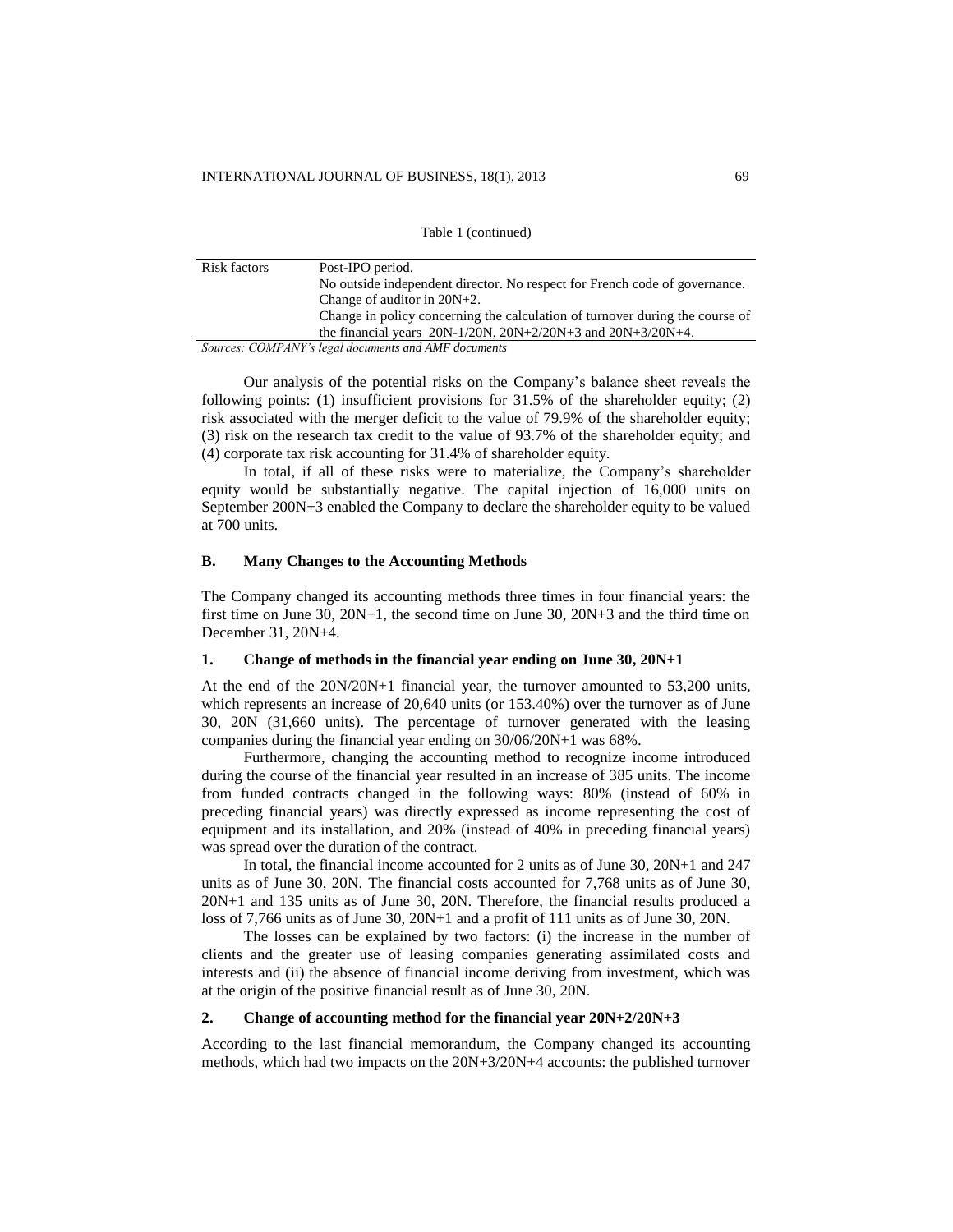figure is now the net of the costs associated with the refinancing contracts, and the costs associated with the deployment of clients are now smoothed out over the entire duration of the contracts.

Therefore, the Company published a turnover figure that excludes the financial costs due to leasers.

## **3. Change of accounting method for the financial year 20N+3/20N+4**

According to the obligation issued on 20N+4, the Company again decided to change its accounting methods, which had many impacts on its accounts: (1) R&D expenses will be capitalized on the balance sheet, and (2) turnover will be recognized according to the French GAAP. The Company provides financial information in the notes on its financial statements, which show that the methodology for restating historical accounts is efficient. The Company explains that its  $20N+2/N+3$  turnover is overstated by 35%. Our estimates of overestimation are approximately 40% (see the next several sections).

After many changes to its accounting methods, as of the last period, the Company's financial statement complies with the industry's accounting methods and standards. However, the Company does not disclose its historical restated financial statements. Even after three changes in its accounting methods, the Company has not published its restated historical accounts for the years 20N-1/20N, 20N/20N+1, 20N+1/20N+2, 20N+2/N+3 or 20N+3/N+4, a fact that makes the records difficult to analyze. This lack of financial restatements is quite rare for a listed firm that has changed its accounting principles each year and is prejudicial to investors: four years after the IPO, investors still do not have an economic vision of the Company in which they invested. The fact that our restated turnover resembles the Company's new accounting methods gives credit and proof to our research.

#### **C. Knowledge of the Industry's Accounting Standards and Practices**

Revenue recognition under French GAAP and IFRS (IAS 18) is quite similar. IAS 18 stipulates that if the outcome of a transaction involving the rendering of services can be estimated reliably, the revenue associated with the transaction shall be recognized by referring to the stage of completion of the transaction at the end of the reporting period. The outcome of a transaction can be estimated reliably if all of the following conditions are satisfied: (1) the amount of revenue can be measured reliably; (2) the economic benefits associated with the transaction will most likely flow to the entity; (3) the stage of completion of the transaction at the end of the reporting period can be measured reliably; and (4) the costs incurred for the transaction and the costs of completing the transaction can be measured reliably.

It seems clear that in the case of the SME studied here, the four criteria were not met because turnover was entered some time before the services were provided to the Company's clients. Moreover, the two comparable companies listed on Alternext use a method for calculating their turnover that conforms to IAS and US GAAP norms.

We investigated the accounting methods used by the two main competitors of the Company: firm Alpha and firm Beta, both of which are listed in Paris. Both firms comply with the revenue recognition rules under IAS 18. Whereas competitors Alpha and Beta report revenue under IAS 18, the Company does not comply with IAS 18. The company recognizes revenue without referring to the stage of completion of the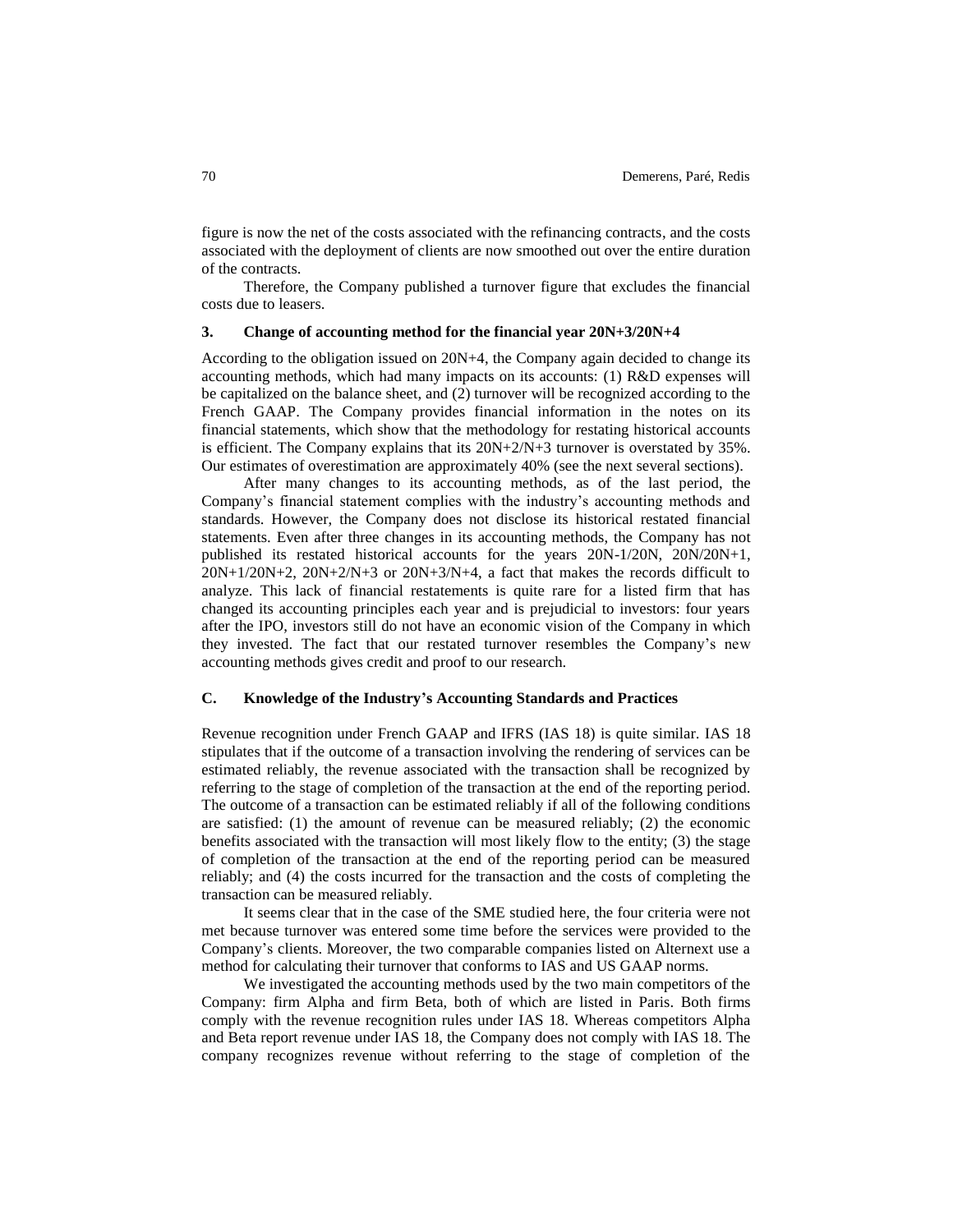transaction at the end of each reporting period. Therefore, to apply our methodology, we will explain our proposed restatements.

#### **D. Restated Financial Statements**

### **1. Restatements to published accounts**

After describing the financial shenanigans used by the Company, we will now present our financial restatements and attempt to present a different image of the Company's financial accounts in the following paragraphs.

## **2. Revenue Restatement**

With respect to the Company's revenue figure and according to both international accounting standards and the industry competitors' methods, we spread the revenue of the contracts funded with the leasing company (actual revenue in Table 2) over a period of 4 years instead of recognizing the entire revenue at the date on which the contracts were signed.

| Table 2<br>Revenue (as disclosed by the company) |                |        |        |        |  |  |
|--------------------------------------------------|----------------|--------|--------|--------|--|--|
| Year End                                         | N              | $N+1$  | $N+2$  | $N+3$  |  |  |
| Turnover                                         | 20,640         | 52,300 | 78,485 | 91,300 |  |  |
| Including leased sales                           | 7,110          | 29,192 | 46,671 | 73,400 |  |  |
| Including non-leased sales                       | $\overline{0}$ | 2.271  | 4,128  | 4,400  |  |  |
| % of leased sales out of total sales             |                | 93%    | 92%    | 93%    |  |  |
| Including leasing companies                      | 0              | 7.536  | 14.274 | 0      |  |  |
| % of leasing companies out of total<br>sales     |                | 24%    | 28%    |        |  |  |
| Including other turnover                         | 13,530         | 13.294 | 13,372 | 13,500 |  |  |
| % of other turnover on turnover                  |                | 25%    | 17%    |        |  |  |

*Sources:* Company*'s legal documents and authors* 

More precisely, we subtracted the contracts financed by the leasing companies from the turnover figure until we reached a value of 130% of the cost to purchase the equipment (i.e., a margin of 30% on the equipment). We then spread the turnover of those contracts over a period of 4 years (as the financed contracts last from 36 to 60 months). During the financial year ending on June 30, 20N+3, the ratio of the equipment purchased to the turnover of funded contracts was 5.6% or 2,530 units out of 45,380 units. During the financial year ending on June 30, 20N+2, the ratio of the equipment purchased to the turnover of funded contracts was 7.2% or 2,072 units out of 28,805 units. Therefore, we isolated a relationship between the equipment procurement and the turnover of funded contracts (6.4%), to which we added a margin of 30% or a total of 8.3%. Restated according to this method, the turnover sequence should be as follows in Table 3.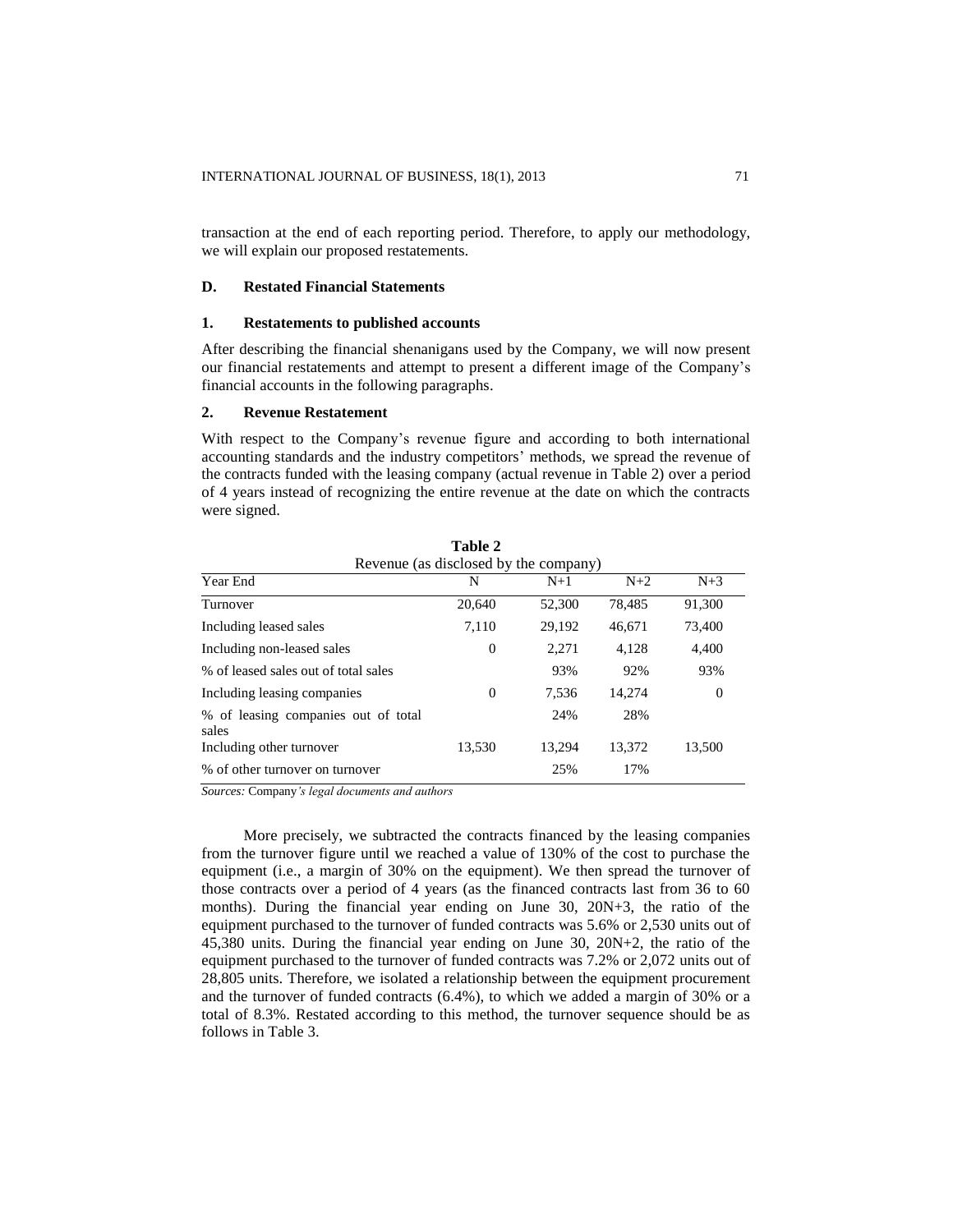| 1 avie 9                      |                         |                         |            |                         |       |  |
|-------------------------------|-------------------------|-------------------------|------------|-------------------------|-------|--|
| Sequence of restated turnover |                         |                         |            |                         |       |  |
| $1st$ year                    | 2 <sup>nd</sup><br>vear | $3^{\text{rd}}$<br>vear | $4th$ year | 5 <sup>th</sup><br>vear | Total |  |
| 8.3%                          |                         |                         |            |                         | 8.3%  |  |
| 12.5%                         | 25%                     | 25%                     | 25%        | 4.1%                    |       |  |
| 20.8%                         | 25%                     | 25%                     | 25%        | 4.1%                    | 100%  |  |
|                               |                         |                         |            |                         |       |  |

**Table 3**

*Sources: Company's legal documents and authors*

We then applied this method to the turnover of the three previous financial years, which ended on June  $30$ ,  $20N+1$ , June  $30$ ,  $20N+2$  and June  $30$ ,  $20N+3$  (in other words, after the change in the accounting method). We obtained the following table, which expresses the restated turnover in Table 4.

| тами т                                           |                |                |          |        |  |  |
|--------------------------------------------------|----------------|----------------|----------|--------|--|--|
| Presentation of turnover restated by the authors |                |                |          |        |  |  |
| Year End                                         | N              | $N+1$          | $N+2$    | $N+3$  |  |  |
| Turnover of leased sales over 4 years            |                |                |          |        |  |  |
| 30/6/N                                           | 1,479          | 1,778          | 1,778    | 1,778  |  |  |
| $30/6/N+1$                                       | $\overline{0}$ | 6,072          | 7.298    | 7.298  |  |  |
| $30/6/N+2$                                       | $\overline{0}$ | $\theta$       | 9,707    | 11,668 |  |  |
| $30/6/N+3$                                       | $\Omega$       | $\overline{0}$ | $\Omega$ | 12,115 |  |  |
| Turnover of non-leased sales                     | $\Omega$       | 2,271          | 4,128    | 4,400  |  |  |
| Other turnover                                   | 13,530         | 13,294         | 13,372   | 13,500 |  |  |
| Total turnover restated                          | 15,010         | 23,416         | 36,284   | 50,760 |  |  |

**Table 4**

*Sources: Company's legal documents and authors* 

For the financial years of 20N-1/20N, 20N/20N+1, 20N+1/20N+2 and 20N+2/20N+3, our restatement shows that turnover is 15,010 units, 23,416 units, 36,284 units and 50,760 units, respectively, instead of the figures declared by the Company (i.e., 20,640 units, 52,300 units, 78,485 units and 91,300 units, respectively). Thus, the disparities are substantial and are close to 40% lower for the restated turnover than for the reported turnover.

## **3. Restatement of financial costs**

We think that the posting of the financial costs associated with the leasing companies for turnover equates the approach used by Xerox for the financial years from 1997 to 2000. It should be pointed out that Xerox was asked by the SEC to restate all of its financial accounts over a five-year period and to exclude the financial costs associated with leasing companies from its turnover.

Therefore, we are applying this method to the Company and subtracting the financial costs associated with the leasers from the turnover figure. We are also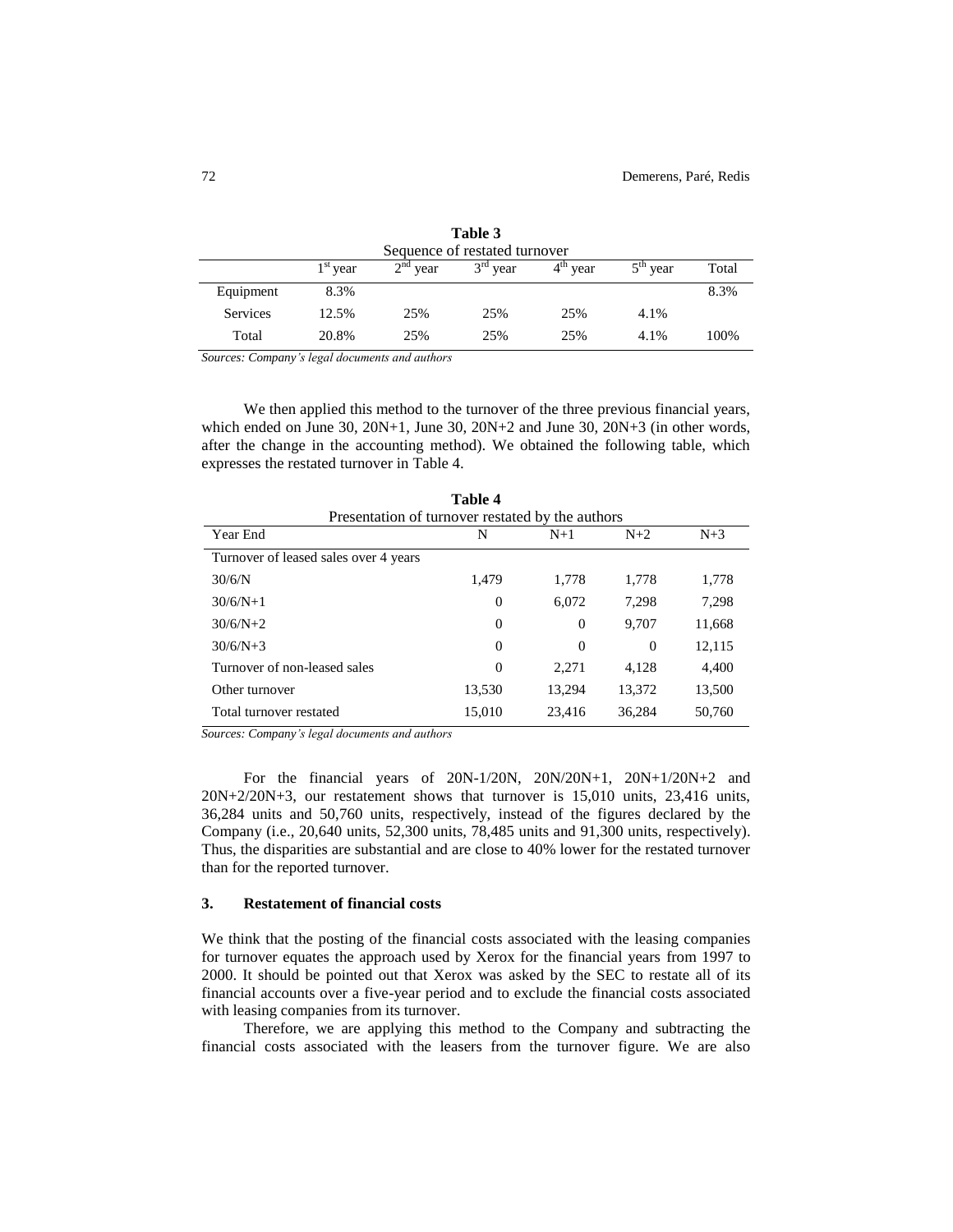simultaneously subtracting the financial costs reported in the Company's financial statements. The accounting method used by the Company has no impact on its net profit or loss. Nevertheless, the turnover, EBITDA and operating results are largely overestimated.

The overestimation of these balances has an important impact on the image of the Company and on its valuation according to the stock exchange comparables method (often involving multiples of turnover, EBITDA and trading income). Below, we present a table outlining the Company's turnover and operating results with only the financial costs subtracted (see Table 5).

| Presentation of operating margin restated by the authors  |          |        |        |        |  |  |
|-----------------------------------------------------------|----------|--------|--------|--------|--|--|
| Year End                                                  | N        | $N+1$  | $N+2$  | $N+3$  |  |  |
| Turnover (as disclosed by the<br><b>COMPANY</b> )         | 20,640   | 52,300 | 78,485 | 91,300 |  |  |
| Including leasers                                         | $\theta$ | 7,536  | 14,274 | 0      |  |  |
| Turnover without leasing<br>companies                     | 20,640   | 44.764 | 64.211 | 91,300 |  |  |
| Operating results                                         | $-7.270$ | 10,455 | 18.265 | 12,700 |  |  |
| Restated operating results<br>(without leasing companies) | $-7.270$ | 2.919  | 3.991  | 12,700 |  |  |
| Operating margin                                          | $-35%$   | 20%    | 23%    | 14%    |  |  |
| Restated operating margin<br>(without leasing companies)  | $-35%$   | 7%     | 6%     | 14%    |  |  |

**Table 5**

*Sources: COMPANY's legal documents and authors* 

# **V. DISCUSSION AND RESULTS: A DIFFERENT FINANCIAL IMAGE OF THE FIRM**

We present in this section the restated financial statements and analyze the main differences between the restated statements and the reported statements presented by the Company. Next, we show that the last accounting principles used by the Company are consistent with our estimates. Lastly, we discuss this live case with respect to the academic literature on accounting fraud and investor watchdogs.

# **A. Huge Differences between the Restated Financial Statements and the Financial Statements Presented by the Company**

In this paragraph, we outline the financial statements presented by the Company every year since it was introduced on the Marché Libre and the financial statements of the Company restated in previous sections (see Table 6).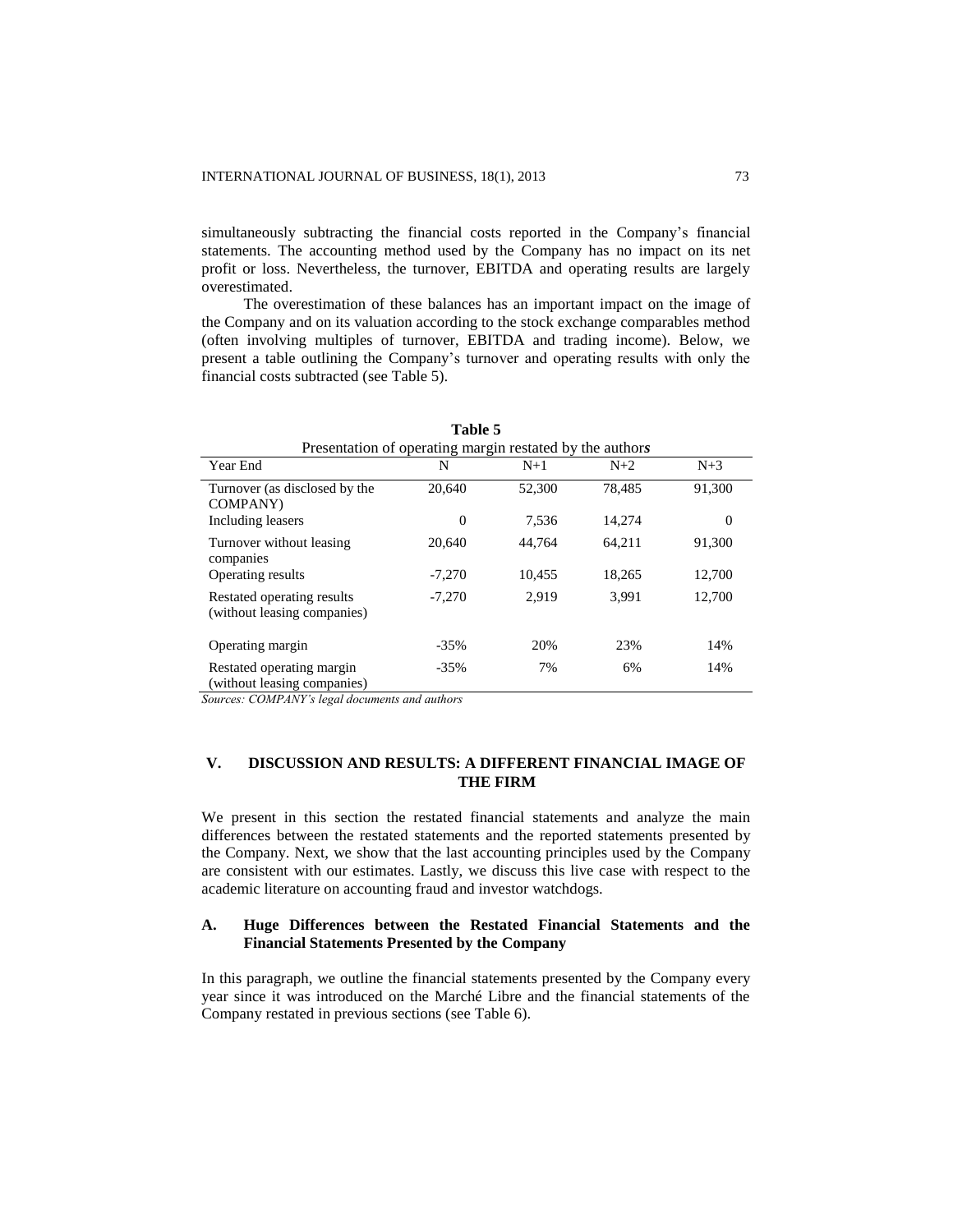| Table 6                                                                  |           |           |           |           |  |  |
|--------------------------------------------------------------------------|-----------|-----------|-----------|-----------|--|--|
| Financial indicators reported by the company and restated by the authors |           |           |           |           |  |  |
| Year End                                                                 | N         | $N+1$     | $N+2$     | $N+3$     |  |  |
| Financial statements reported by the                                     |           |           |           |           |  |  |
| Company                                                                  |           |           |           |           |  |  |
| Turnover                                                                 | 20,640    | 52,300    | 78,485    | 91,300    |  |  |
| <b>EBITDA</b>                                                            | $-5,105$  | 12,460    | 21,750    | 17,700    |  |  |
| Operating profit                                                         | $-7,270$  | 10,455    | 18,265    | 12,700    |  |  |
| Financial result                                                         | 110       | $-7,765$  | $-14,790$ |           |  |  |
| Pre-tax profit                                                           | $-7,160$  | 2,690     | 3,475     | 11,650    |  |  |
| Net Income                                                               | $-4,640$  | 4,265     | 5,395     | 6,300     |  |  |
| Financial statements restated by the<br>authors                          |           |           |           |           |  |  |
| <b>Restated turnover</b>                                                 | 15,010    | 23,416    | 36,284    | 53,911    |  |  |
| Operating costs                                                          | 27,910    | 41,845    | 60,220    | 78,600    |  |  |
| Restated operating profit                                                | $-12,900$ | $-18,429$ | $-23,936$ | $-24,689$ |  |  |
| Financial result                                                         | $\Omega$  | $\Omega$  | $\Omega$  | $\theta$  |  |  |
| Corporate tax                                                            | $\Omega$  | $\Omega$  | $\Omega$  | $\theta$  |  |  |
| <b>Research Tax Credit</b>                                               | $\Omega$  | 1,750     | 2,340     | 3,250     |  |  |
| Restated net income                                                      | $-12,900$ | $-16,679$ | $-21,596$ | $-21,439$ |  |  |

 $T \cup Z$ 

*Sources: COMPANY's legal documents and authors* 

It transpires from these modifications that, although the Company's financial accounts suggest that it has been making substantial profits since the financial year ending on 30/6/N+1, it has, in fact, been making a net loss since the financial year ending on 30/6/N. The restated operating margin rates have all been clearly negative since the financial year ending on 3/6/N. For example, the Company's rate of operating margin for the financial year ending on 30/6/N+2 was 23.2%, whereas the restated operating margin rate was -66% (see Table 7).

|                              |           | Table 7                                                |           |          |
|------------------------------|-----------|--------------------------------------------------------|-----------|----------|
|                              |           | Reported margins vs. restated margins (by the authors) |           |          |
| Year End                     | N         | $N+1$                                                  | $N+2$     | $N+3$    |
| Reported operating<br>margin | $-35.2%$  | 20.0%                                                  | 23.3%     | 13.9%    |
| Restated operating<br>margin | $-85.9\%$ | $-78.7\%$                                              | $-66.0\%$ | $-45.8%$ |
| Reported net margin          | $-22.5%$  | 8.2%                                                   | 6.9%      | 6.9%     |
| Restated net margin          | $-85.9\%$ | $-71.2%$                                               | $-59.5%$  | $-39.8%$ |

*Sources: Company's legal documents and authors*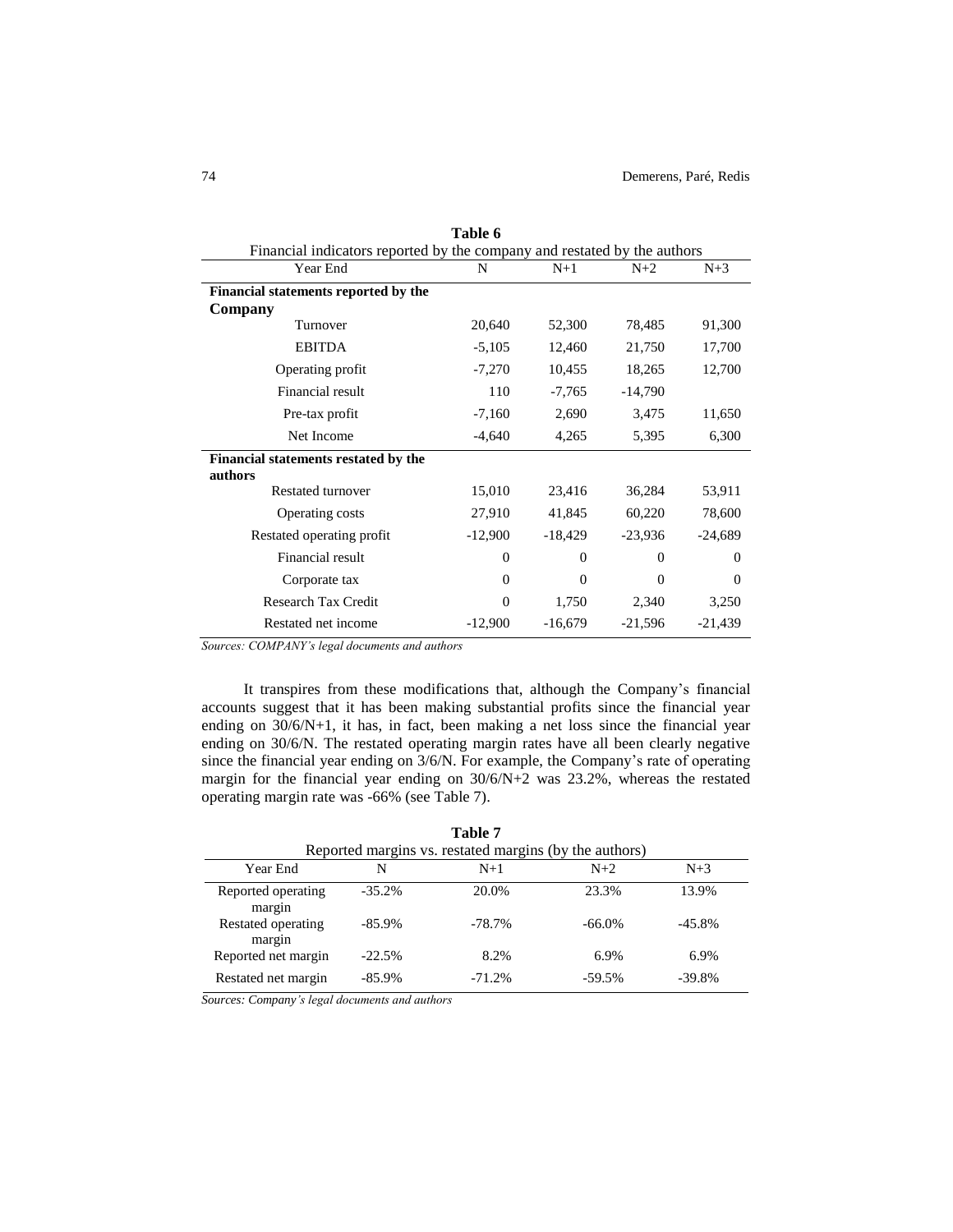In total, over the last four financial years, the Company's accumulated losses amounted to 72,614 units in our view. This figure contrasts with the actual reported profit of 11,320 units.

### **B. A Company Close to Bankruptcy**

However, the Company's net cash flow is most impacted by this disparity. While the IPO document presented to the investors in 20N claimed that the Company's business model is a "cash generator", our analysis of the accounts presented by the COMPANY since the financial year ending on  $30/6/N+1$  shows that it has been accumulating an increasing amount of financial debt every year. The total net financial debt on the balance sheet as of 31/12/N+3 is 14,169 units.

Our estimate of the Company's net cash position is consistent with the total that appears on the balance sheet as of 31/12/N+3. As a matter of fact, by calculating a theoretical net annual cash position as the difference between the cash received (80% of funded sales) and the operating costs, excluding contributions, investments and the research tax credit, we obtain an accumulated total of 15,095 units as of 30/6/N+3.

This analysis reveals that the Company "burned" the cash inflows from its customers over a period of four years and was forced to take on financial debts to balance its books.

| Analysis of net cash position reported by the company and authors' estimates |                |           |          |           |  |  |
|------------------------------------------------------------------------------|----------------|-----------|----------|-----------|--|--|
| Year End                                                                     | N              | $N+1$     | $N+2$    | $N+3$     |  |  |
| Cash income                                                                  | 20,640         | 39.748    | 59.649   | 69,388    |  |  |
| Operating costs exc. amortization $\&$<br>depreciation                       | 25,745         | 39,840    | 56,735   | 73,600    |  |  |
| Investment                                                                   | 3,455          | 4.750     | 2.460    | 5,275     |  |  |
| Research Tax Credit                                                          | $\overline{0}$ | 1.750     | 2.340    | 3,250     |  |  |
| Restated net cash position                                                   | $-8,560$       | $-11,652$ | $-8,858$ | $-15,095$ |  |  |
| Actual net cash position                                                     | -895           | $-1,645$  | $-6,023$ | $-14,169$ |  |  |

**Table 8**

*Sources: Company's legal documents and authors* 

To conclude this analysis, there is a large disparity between the financial statements issued by the Company and the figures restated by us. On the one hand, the Company has declared substantial annual profits for the last two financial years, but on the other hand, it has reported heavy losses every year. Moreover, it is now easy to understand why the Company declares net financial debts instead of a substantially positive net cash position, which was expected given the economic model of the Company and the presentation to investors during the IPO of June 20N.

The economic and financial image of the Company seems to have been considerably improved by the financial practices (or manipulations) used to prepare its financial statements. Changes to the accounting methods used by the Company validate our restatement hypothesis and reinforce our presumptive doubts.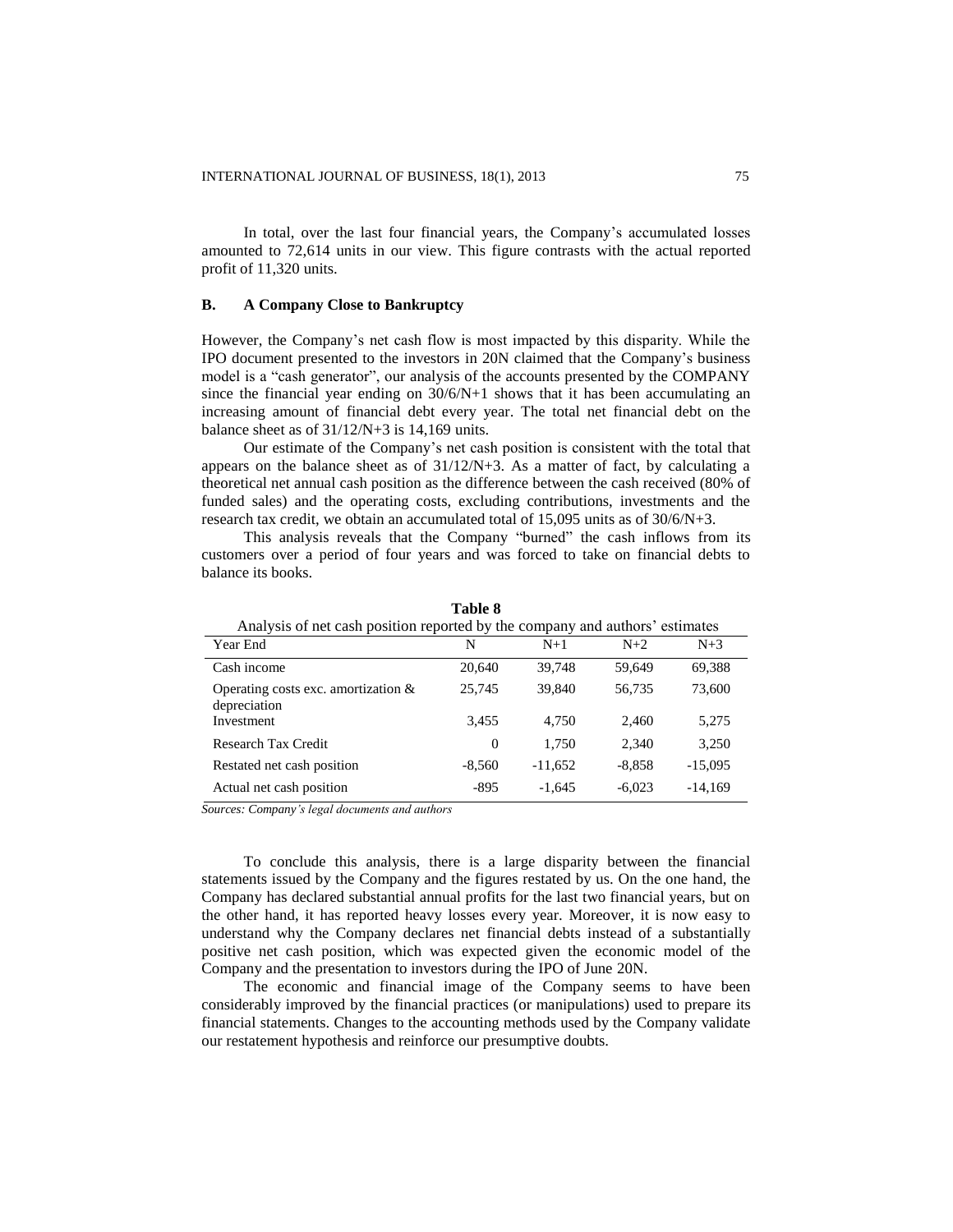# **C. No Clear Manifestations of Investor Skepticism through the Market: A Declining Share Price and An Under-subscription during the Last Bonds Issue**

Since the IPO in 20N and until the third quarter of 20N+4, the Company's share price ranged from  $4 \notin \mathfrak{c}$  7  $\in$ . At the time of the first capital increase in 20N+3, the share price was at its high and reached more than  $8 \epsilon$  per share. The market capitalization began to strongly decline during the fourth quarter of 20N+4. Since the fourth quarter of 20N+4, many press articles have described the Company as being in financial difficulty. The Company did not pay its salaries or its rentals in many of its subsidiaries in France for the second and third quarters. In January 20N+5, after a long silence, the Company disclosed information indicating it was closing many subsidiaries in France because of operational problems. In mid-March  $20N+5$ , the Company's share price was below 1  $\epsilon$ !

The full capital increase was subscribed by a professional investor in September 20N+4 who manifested no investor skepticism. The first time an investor seemed to have suspicions was during the bond issues in March 20N+5. The Company wanted to obtain approximately 5 m $\epsilon$  in bonds to finance its regional development in France, but investors had only 1.4 m€ at that time.

## **VI. CONCLUSION**

The management of accounting data leading to the publication of improved financial statements, whether manipulations or fraud, is more easily dissimulated in an environment that is characterized by rapid change. The strong growth of a developing startup company, the increasingly complex nature of dematerialized and high-tech products, and the destabilization provoked by the economic crisis<sup>1</sup> are all factors facilitating the management of accounting data in companies, regardless of their size. Beyond the moral and financial prejudices engendered by such practices, it represents a major risk for investors, especially if watchdogs remain silent. By misleading users of financial statements, financial shenanigans make markets less efficient and render the task of effectively allocating financial resources more onerous. All investors profit from knowledge of the intricate details of creative accountancy. The ex-post revelation of accounting frauds and manipulations weakens the positions of both companies and investors. *Ex-ante* detection would benefit various stakeholders and would probably ensure that illegal practices occur less often.

Thus, a detailed understanding of the business plan and an attentive reading of the financial statements and their notes may make it possible to at least adopt an approach characterized by reasonable doubt and skepticism, if not one that uncovers questionable practices. The company we analyzed provides a good illustration of the various stages of the approach to be applied and of the effects of managing accounting data. The firm's business plan and the various pieces of information supplied in the appendices lead us to think that the financial statements may have been manipulated. These manipulations are fairly traditional. Essentially, they are based on a false recognition of income linked to transfers of costs to future periods and on the presentation of overvalued assets and undervalued liabilities.

The efficiency of accounting professionals is based on three sources: research, training and practice. For some years now, a number of researchers have been focusing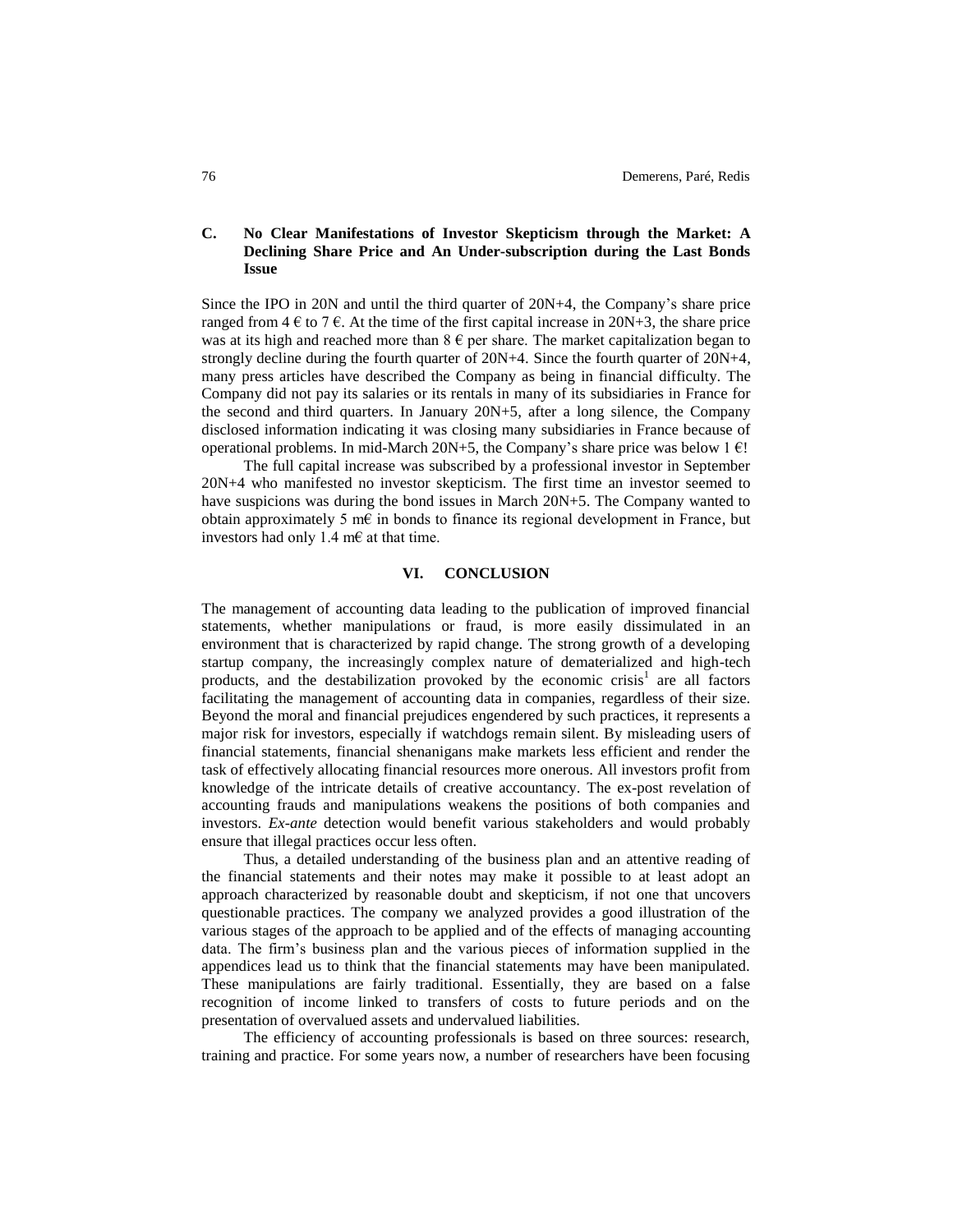on various accounting manipulations and frauds. Efforts have been made to elaborate a typology of practices and to analyze the way in which such practices are implemented. All of this work has been performed on ex-post cases. In our view, research can help to develop a more efficient approach to detecting accounting data management techniques *ex ante*. Researchers should concentrate more on elaborating *ex-ante* detection models. Certain countries, such as the US, have introduced courses on detecting and investigating fraud and creative accountancy. These courses have led to diplomas such as the Certified Fraud Examiner (CFE) and a Certification in Financial Forensics. More wide-ranging training on the subject is needed upstream of professional activity to warn future managers, investors and financial analysts of the risks involved. Accounting and financial information is becoming increasingly central to contractual relations in the economic world (investments in the stock exchange, mergers and acquisitions, shareholder agreements, assessments and valuations, financing and guarantees, insurance, and management under mandate). Consequently, practitioners (managers, auditors, accountants, analysts, lawyers, and regulatory bodies) are increasingly faced with the task of managing accounting data and their direct and indirect effects. Confronted with more rigorous legislation and greater risks of manipulation, practitioners are timidly beginning to discuss their respective experiences in associations and to utilize *ex-ante* detection techniques (e.g., training courses, procedures, and sanctions). Such activities are sorely needed if financial statements are to retain their validity. Skepticism must be enhanced and ingrained more deeply via training to allow watchdogs to bark and assume greater protection of the investor.

#### **ENDNOTE**

1. In this regard, see the ACFE report, Occupational Fraud: A Study of the Impact of an Economic Recession, published in 2009. The report forecasted that the economic recession would lead to a 35% increase in fraudulent financial statements in 2010 (ACFE, 2009).

# **REFERENCES**

- ACFE, 2009, *Occupational Fraud: A Study of the Impact of an Economic Recession*. Association of Certified Fraud Examiners.
- AICPA, 1997, *Statement on Auditing Standards (SAS) No. 1 Section 230: Due Professional Care in the Performance of Work*.
- Balsam, S., 1998, "Discretionary Accounting Choices and CEO Compensation," *Contemporary Accounting Research* 15:229-252.
- Barnea, A., J. Ronen, and S. Sadan., 1975, "The Implementation of Accounting Objectives: An Application to Extraordinary Items," *Accounting Review* 50 (1):58.
- Barnea, A., J. Ronen, and S. Sadan., 1976, "Classificatory Smoothing of Income with Extraordinary Items," *Accounting Review* 51 (1):110.
- Bell, T.B., M.E. Peecher, and I. Solomon, 2005, "The 21st Century Public Company Audit - Conceptual Elements of KPMG's Global Audit Methodology," *New York KPMG LLP*.
- Beneish, M. D. 1999, "The Detection of Earnings Manipulation," *Financial Analysts Journal* 55:24.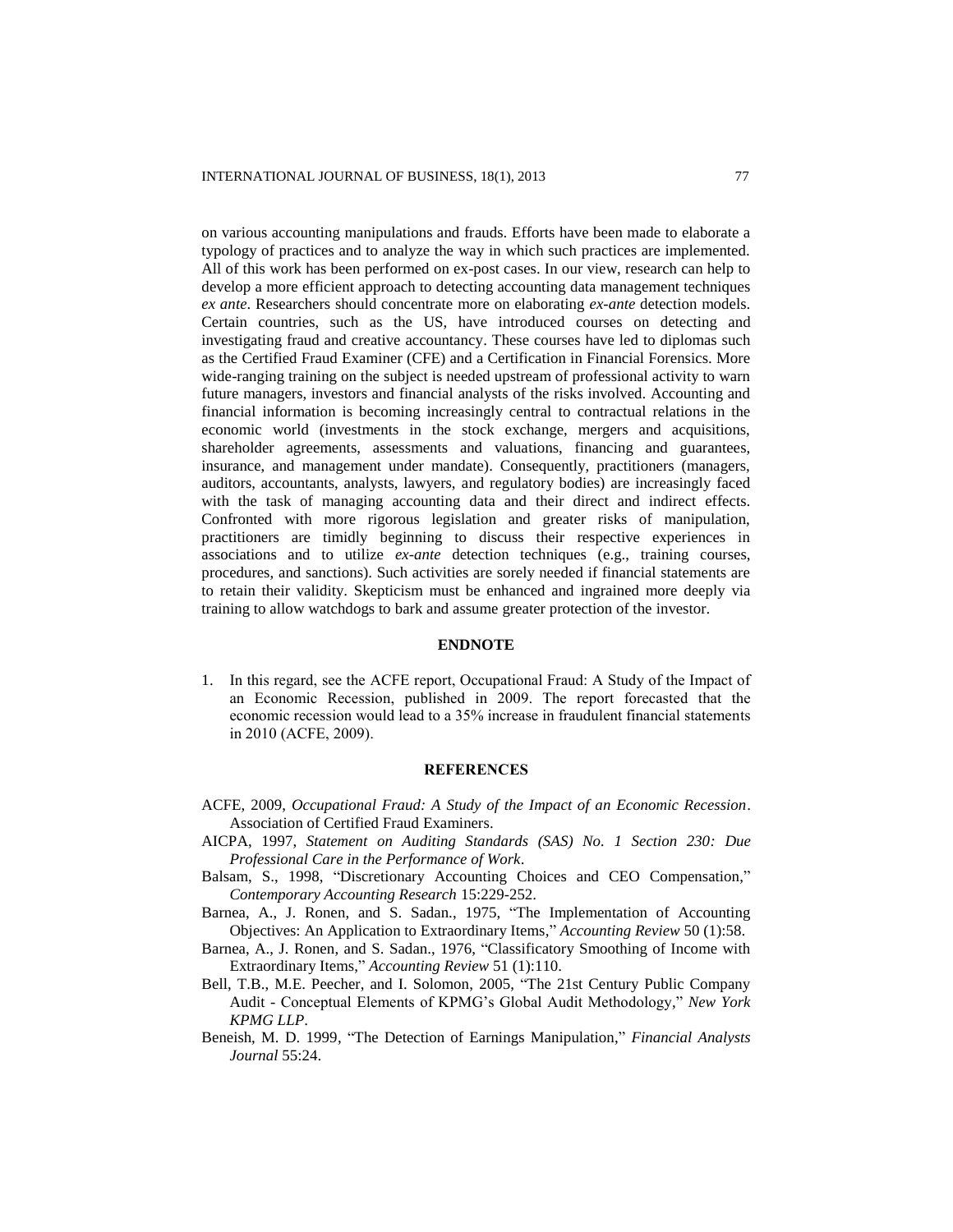- Black, E.L., K.F. Sellers, and T.S. Manly, 1998, "Earnings Management Using Asset Sales: An International Study of Countries Allowing Noncurrent Asset Revaluation," *Journal of Business Finance & Accounting* 25 (9/10):1287-1317.
- Chen, Y., and R.A. Leitch, 1999, "An Analysis of the Relative Power Characteristics of Analytical Procedures," *Auditing* 18:35.
- Collins, J., D. Kemsley, and M. Lang, 1998, "Cross-Jurisdictional Income Shifting and Earnings Valuation," *Journal of Accounting Research* 36 (2):209-229.
- Copeland, R.M., 1968, "Income Smoothing," *Journal of Accounting Research* 6 (3):101-116.
- Cormier, D., and M. Magnan, 1995, "Le cas des Firmes Publiant des Prévisions Lors d'un Premier Appel Public à l'épargne (French)," *Comptabilité-Contrôle-Audit* 1:45-61.
- D'Souza, J., J. Jacob, and K. Ramesh, 2000, "The Use of Accounting Flexibility to Reduce Labor Renegotiation Costs and Manage Earnings," *Journal of Accounting & Economics* 30:187-20800.
- Dechow, P.M., R.G. Sloan, and A.P. Sweeney, 1996, "Causes and Consequences of Earnings Manipulation: An Analysis of Firms Subject to Enforcement Actions by the SEC," *Contemporary Accounting Research* 13:1-36.
- DeFond, M.L., and J. Jiambalvo, 1994, "Debt Covenant Violation and Manipulation of Accruals," *Journal of Accounting & Economics* 17:145-176.
- Friedlan, J.M., 1994, "Accounting Choices of Issuers of Initial Public Offerings," *Contemporary Accounting Research* 11:1-31.
- Fudenberg, D., and J. Tirole, 1995, "A Theory of Income and Dividend Smoothing Based on Incumbency Rents," *Journal of Political Economy* 103:75.
- Gaver, J.J., K.M. Gaver, and J.R. Austin, 1995, "Additional Evidence on Bonus Plans and Income Management," *Journal of Accounting and Economics* 19:3-28.
- Guidry, F., A.J. Leone, and S. Rock, 1999, "Earnings-based Bonus Plans and Earnings Management by Business-unit Managers," *Journal of Accounting & Economics* 26:113-142.
- Healy, P.M., 1985, "The Effect of Bonus Schemes on Accounting Decisions," *Journal of Accounting and Economics* 7 (1/2/3):85-107.
- Healy, P.M., 1999, "Discussion of Earnings-based Bonus Plans and Earnings Management by Business Unit Managers," *Journal of Accounting & Economics* 26:143-147.
- Holthausen, R.W., D.F. Larcker, and R.G. Sloan, 1995, "Annual Bonus Schemes and the Manipulation of Earnings," *Journal of Accounting & Economics* 19:29-74.
- Hribar, P., and N. Jenkins, 2004, "The Effect of Accounting Restatements on Earnings Revisions and the Estimated Cost of Capital," *Review of Accounting Studies* 9:337- 356.
- Jennings, R., P.J. Simko, and I.I.R.B. Thompson, 1996, "Does LIFO Inventory Accounting Improve the Income Statement at the Expense of the Balance Sheet?" *Journal of Accounting Research* 34 (1):85-109.
- Jones, M., 2011, "Introduction Setting the Scene," In *Creative Accounting, Fraud and International Scandals*, edited by M. Jones: John Wiley and Sons Ltd, 3-19.
- Kocher, C.S., and J.A. Helmuth, 2000, "Real-Time Finance Cases," *Journal of Financial Education (Fall)*:54-59.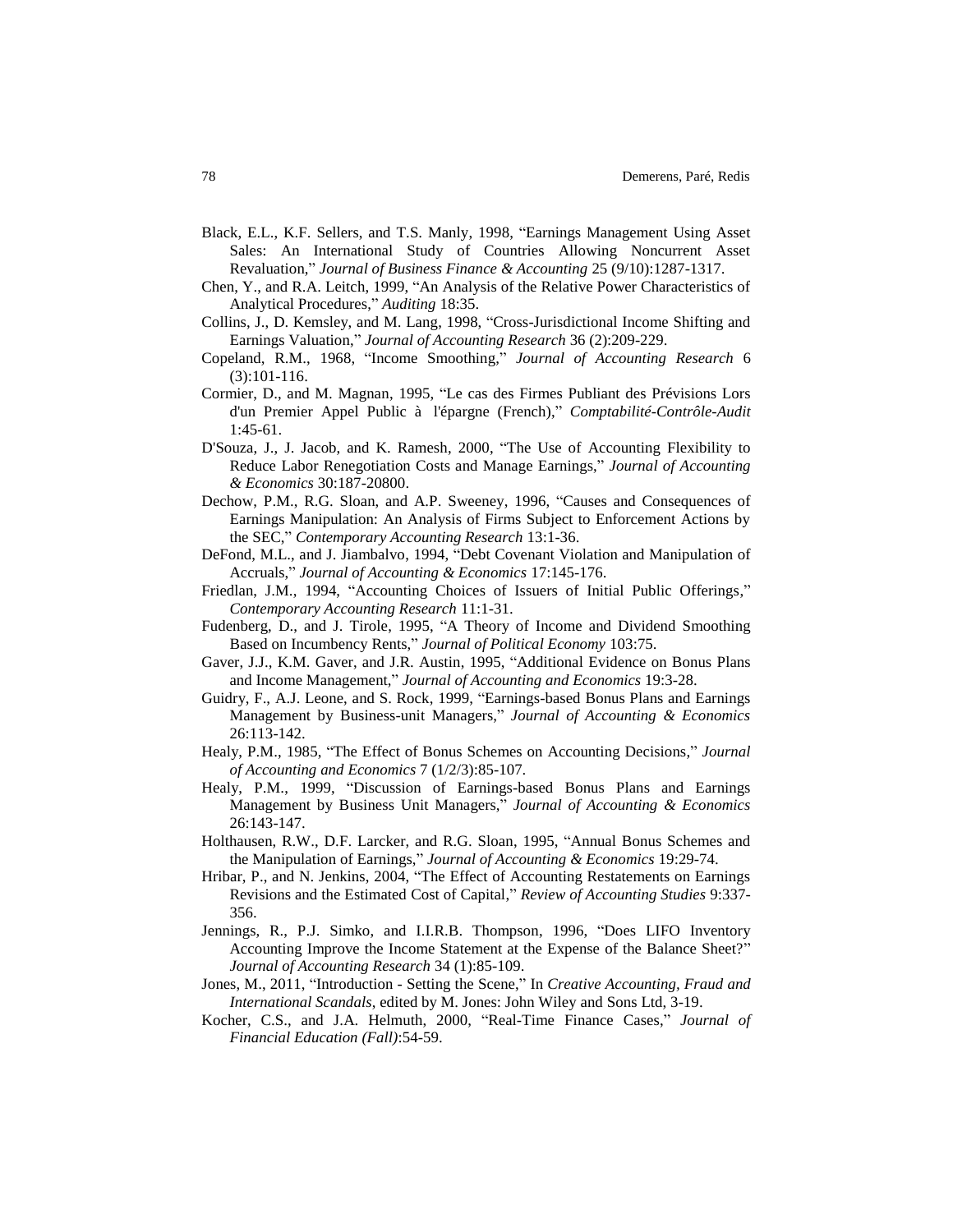- Labelle, R., 1990, "Clauses Restrictives et Modifications Comptables: une étude Canadienne," *Contemporary Accounting Research* 6:699-723.
- Lambert, R.A., 1984, "Income Smoothing as Rational Equilibrium Behavior," *Accounting Review* 59:604.
- Lee, T.A., R.W. Ingram, and T.P. Howard, 1999, "The Difference between Earnings and Operating Cash Flow as an Indicator of Financial Reporting Fraud," *Contemporary Accounting Research* 16:749-786.
- Liberty, S.E., and J.L. Zimmerman, 1986, "Labor Union Contract Negotiations and Accounting Choices," *Accounting Review* 61:692.
- McMillan, J.J., and R.A. White, 1993, "Auditors' Belief Revisions and Evidence Search: The Effect of Hypothesis Frame, Confirmation Bias, and Professional Skepticism," *Accounting Review* 68:443-465.
- McNichols, M., and G.P. Wilson, 1988, "Evidence of Earnings Management from the Provision for Bad Debts," *Journal of Accounting Research* 26 (3):1-31.
- Merchant, K.A., and J. Rockness, 1994, "The Ethics of Managing Earnings: An Empirical Investigation," *Journal of Accounting and Public Policy* 13:79-94.
- Moore, M.L., 1973, "Management Changes and Discretionary Accounting Decisions," *Journal of Accounting Research* 11 (1):100-107.
- Moses, O.D., 1987, "Income Smoothing and Incentives: Empirical Tests Using Accounting Changes," *Accounting Review* 62:358.
- Mulford, C.W., and E.E. Comiskey, 2002, *The Financial Numbers Game: Detecting Creative Accounting Practices.* Wiley.
- Nelson, M.W., 2009, "A Model and Literature Review of Professional Skepticism in Auditing," *Auditing* 28 (2):1-34.
- Ronen, J., and S. Sadan, 1975, "Classificatory Smoothing: Alternative Income Models," *Journal of Accounting Research* 13 (1):133-149.
- Scholes, M.S., G.P. Wilson, and M.A. Wolfson, 1992, "Firms' Responses to Anticipated Reductions in Tax Rates: The Tax Reform Act of 1986," *Journal of Accounting Research* 30 (3):161-185.
- Shaub, M.K., 1996, "Trust and Suspicion: The Effects of Situational and Dispositional Factors on Auditors' Trust of Clients," *Behavioral Research in Accounting* 8:154- 174.
- Shawver, T.A., and T.J. Shawver, 2009, "Predicting Management Fraud in IPO Companies," *Management Accounting Quarterly* 11 (1):22-26.
- Simkins, B.J., 2001, "An Innovative Approach to Teaching Finance: Using Live Cases in the Case Course," *SSRN eLibrary*.
- Smaili, N., R. Labelle, and H. Stolowy, 2009, "La publication d'une information financière non conforme à la loi et aux normes: déterminants et conséquences (French)," *Comptabilité-Contrôle-Audit* 15:159-198.
- Stolowy, H., and G. Breton, 2003, "La gestion des données comptables: une revue de la littérature (French)," *Comptabilité-Contrôle-Audit* 9:125-151.
- Sweeney, A.P., 1994, "Debt-covenant violations and managers' accounting responses, " *Journal of Accounting and Economics* 17:281-308.
- Teoh, S.H., I. Welch, and T.J. Wong, 1998, "Earnings Management and the Long-Run Market Performance of Initial Public Offerings," *Journal of Finance* 53:1935- 1974.